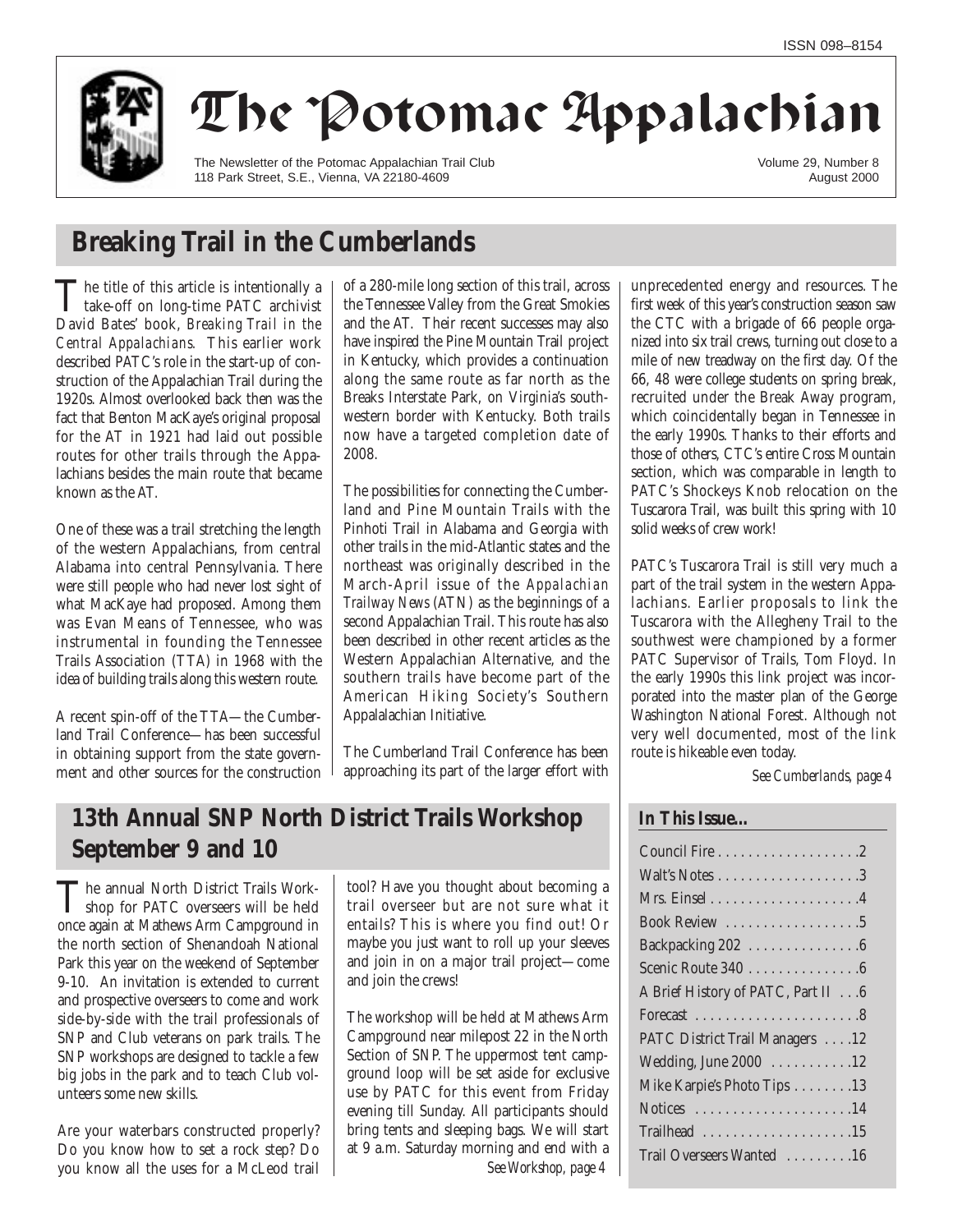#### **Council Members, Chairs and** *PA* **Staff**

#### **Officers**

**President:** Walt Smith, 703/242-0693 Ext. 40, wsmith@visuallink.com **VP Operations:** Tom Johnson **VP Volunteerism:** Mickey McDermott **Supervisor of Trails:** Pete Gatje Email: PJGatje@aol.com **Supervisor of Corridor Management:**

Tom Lupp **General Secretary:** Warren Sharp **General Counsel:** Eric Olson **Membership Secretary:** Terry Cummings **Treasurer:** Dick Newcomer **Recording Secretary:** Gerhard Salinger

**Sections/ Chapters Mountaineering Section:** Greg Christopulos **SMRG:** Peter Pennington **Ski Touring Section:** Steve Brickel **North Chapter:** Steve Koeppen **N. Shenandoah Valley Chapter:** Martha Clark **S. Shenandoah Valley Chapter:** Michael Groah **Charlottesville Chapter:** John Shannon **West Virginia Chapter:** Judy Smoot

**Standing Committee Chairs (Council Members) Blackburn Trail Center:** Chris Brunton **Cabins:** Mel Merritt **Cabin Construction:** Charlie Graf **Conservation:** Mary Margaret Sloan **Grants & Donations:** Jack Reeder **Endowment:** Dick Newcomer **Finance:** Paul Dery **Hikes:** Tom Johnson, 410/647-8554, johnts3@juno.com **Internet Services:** Stephen Raia **Land Management:** Anita Canovas **Land Acquisition:** Phil Paschall & Eric Olson **Legal:** Eric Olson **Maps:** Dave Pierce **Maryland Appalachian Trail Management Committee:** Charlie Graf *Potomac Appalachian:* Bianca Menendez **Public Affairs:** Terry Cummings **Publications:** Aaron Watkins **Shelters:** Charlie Graf, 410/757-6053

Lloyd MacAskill **Special Committees/Ongoing Activities Archives & Library:** Carol Niedzialek **Cabin Reservations:** Darlene Wall **Deputy Supervisor of Trails:** Rick Rhoades **Firestone Tract Management:** Shirley Strong **Information/Sales Desks:** Marguerite Schneeberger **Medical:** John McNamara **SNP Boundary Trailheads Study Group:** Kerry Snow & George Walters **Tuscarora Trail Shenandoah Valley Project:**  Phoebe Kilby & Larry Bradford **Vining Tract Management:** Howard Johnson

**Trail Patrol:** Kumait Jawdat **Tuscarora Trail Land Management:** 

*Potomac Appalachian* **Chief Editor:** Bianca Menendez jns-bianca@home.com **Features Editor:** Joanne Erickson **Forecast Editor:** Joe O'Neill JJONeill@visi.net **Pre-press:** Nancy Merritt, MeritMktg@aol.com

## **Council Fire**

The PATC Council held its regular<br>meeting on June 13, 2000 at the Club<br>meeting on June 13, 2000 at the Club headquarters. The meeting was attended by 24 Council members and 2 staff. The PATC membership dipped to 6,958 last month despite registering 122 new members.

## **Conflict of Interest**

The Council adopted a conflict of interest policy that requires each Council member to provide full disclosure of personal and professional relations with individuals, companies, or organizations with whom PATC has official business. The Council member with a conflict of interest must abstain from negotiating with those groups unless specifically authorized to do so by Council because of expertise or other special circumstances. However, the Council member may not vote on official business matters when a conflict exists.

## **Endowment Committee**

The Council approved the appointment of Edward C. Britton and the reappointment of Donald S. Price to the Endowment Committee. Each has some investment experience.

The Council approved a new Charter for the Endowment Committee. The main change is to suggest that the Endowment Committee will invest expecting the Council to vote a fixed percent of the Endowment for capital and operational expenses annually. This allows the Council a more dependable source of funds and more flexibility in meeting Club objectives. The policy may allow the Endowment to decrease in certain circumstances. The Endowment Committee is now considering an investment policy.

## **Trail Locations**

The Cadillac Crew works on the Tuscarora Trail and constructs trails at the request of tract managers. Some of the trail building has been on private land with agreement of the landowner. A recently reconstructed trail on the Vining Tract had to be obliterated after discussion with the landowners. The Council discussed some of the issues around trail building to provide guidance on who needs to be involved in the decision to build and maintain trails.

## **Cabins Update**

A lot of activity in shelter and cabin construction and maintenance was reported. The Ed Garvey Shelter is completed off-site and is awaiting transportation to a site near Weverton Cliffs in Maryland. The Hemlock Hill shelter has been dismantled and will be rebuilt on the Tuscarora Trail. The last rafters are going up on Tulip Tree cabin. Highacre has a new driveway. Glass House has a new bathroom floor and repaired toilet. Catoctin also has a new bathroom floor and a repaired kitchen. Trees and shrubs are being removed from the parking lot on Route 9 at the AT to provide better sight lines and reduce vandalism to cars parked there.

*See Council Fire, page 3*

#### **HEADQUARTERS HOW TO GET IN CONTACT WITH US FOR CABIN RESERVATIONS, MEMBERSHIP INFORMATION, AND SALES**

**Address:** 118 Park Street, S.E., Vienna, VA 22180 **Hours:** Monday through Thursday, 7 p.m. to 9 p.m. and Thursday and Friday 12 Noon to 2 p.m. **Phone #:** 703/242-0315 **To receive an information packet:** Extension 10 **To leave a message for the Club President Walt Smith:** Extension 40 **24-hr. Activities Tape #:** 703/242-0965 **Facsimile #:** 703/242-0968 **Club E-mail #:** Wriley1226@aol.com **World Wide Web URL:** http://www.patc.net

#### **STAFF**

#### **DURING REGULAR BUSINESS HOURS**

**Director of Administration:** Wilson Riley (Ext. 11) Email: Wriley1226@aol.com **Trails Management Coordinator:** Heidi Forrest (Ext.12) Email: heidif@erols.com **Business Manager:** Regina Garnett (Ext. 15) Email: rgarnett@erols.com **Membership/Cabin Coordinator:** Pat Fankhauser (Ext. 17) Email: pfankh@erols.com **Sales Coordinator:** Maureen Estes (Ext. 19) Email: patcsales@erols.com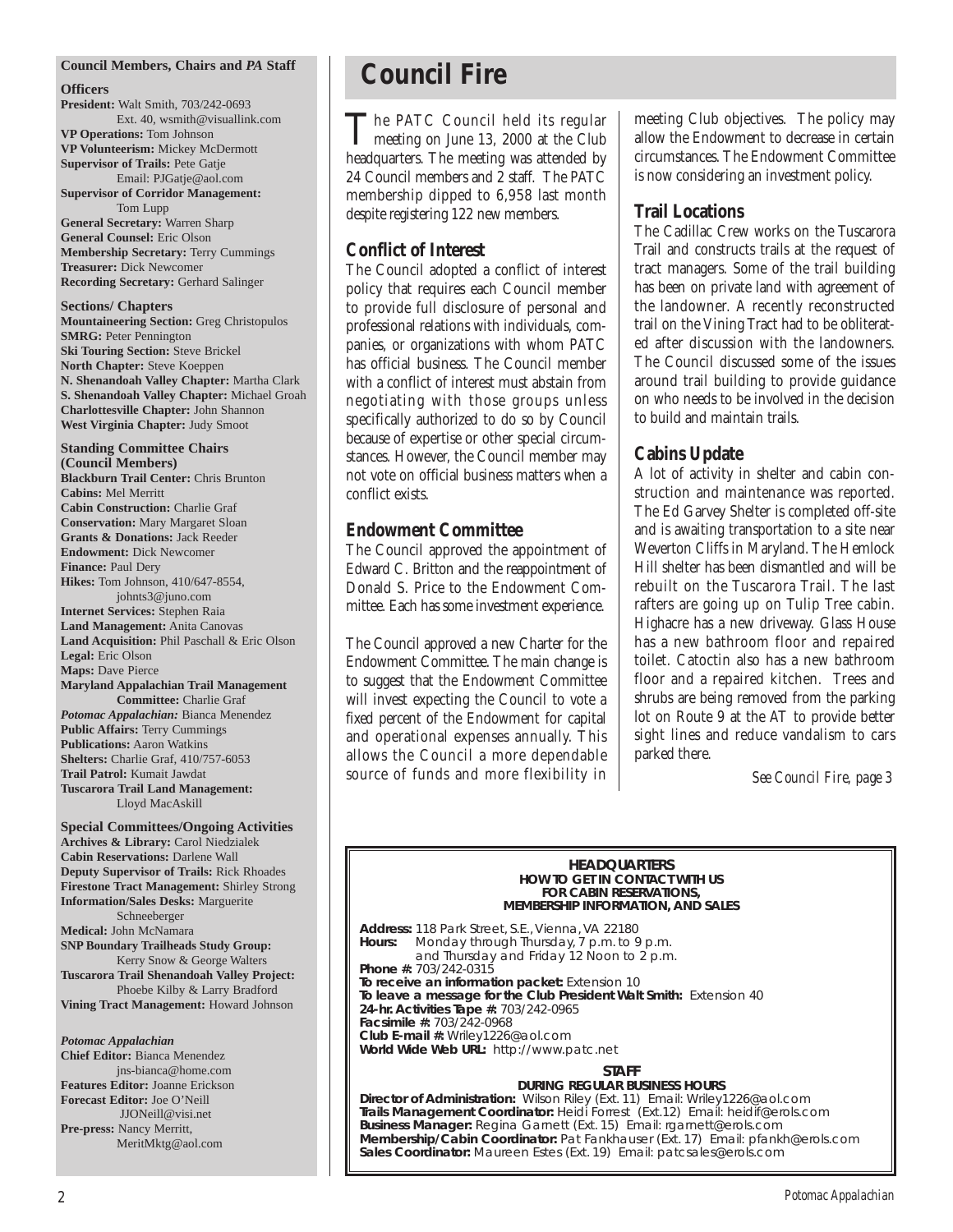**Ridgerunners** *Council Fire, from page 2*

PATC pays for four Ridgerunners in the Shenandoah National Park, Northern Virginia, and Maryland. This is part of an overall Ridgerunner program on the AT coordinated by the Appalachian Trail

## **Walt's Notes**

### **Preservation for "Future Generations"**

In June, Chris Brunton, District Trail<br>Manager in Northern Virginia, and I had Manager in Northern Virginia, and I had the pleasure of spending some time talking to the Barbehenns at their weekend property in Duke Hollow. Duke Hollow is located a few miles north of US Route 50 in between Rod Hollow Shelter and Myron Glaser Cabin along the Appalachian Trail. We did not discover who Duke was, but we did enjoy listening to Elizabeth and Kyle Barbehenn relate why it was important that they grant conservation easements on their property in the hollow to PATC.

Elizabeth's father, Dr. Sanford Rosenthal, made the initial purchase of about 67 acres in Duke Hollow in 1943. Elizabeth was a young girl then, but she does recall the condition of the old farm when the family first drove out from their home in Washington, DC. The house had been neglected, and a swamp had developed in the front yard. Brush was growing in the fields, and there was no sign of life—no sight of the deer or bears as seen today. However, her father loved the outdoors and he soon had the place livable for summer enjoyment.

The family also farmed the land, planting vegetables such as corn, tomatoes, and cabbage. They also maintained a peach orchard. You see, during World War II, the family would not have been allowed to use gas for the drive from Washington, DC to the Valley unless they were farming. So, the Rosenthals and their three children became farmers during the summers, at least for a period of about five years. However, as the years passed, and the children moved from home, the property became neglected, although it remained in the family.

In fact, it was not until about 1970, after Elizabeth had married Kyle Barbehenn, that members of the family re-discovered the beauty of Duke Hollow once again. Kyle took great interest in developing the Conference. Concern was voiced when ATC recently hired away one of the PATC Ridgerunners and another possible Ridgerunner was placed in another state. PATC president Walter Smith will seek clarification from ATC.

## **New and Improved Website**

The PATC web site is being redesigned. Club members are invited to review it and comment. ❑

*—Gerhard Salinger Recording Secretary*

property, to include making the pond that exists now in front of the house. As the ducks and geese on the pond and other wild animals became part of the landscape and the woods matured in the former tilled fields, the haven became a "Shangri-la" to the Barbehenns and their children.

## **Future Trail on Ruth's Ridge**

Over the years, the original farm become larger as the Barbehenns made additional purchases, increasing the size to about 170 acres. The most recent purchase includes an area that the Barbehenns call Ruth's Ridge, named after the late Ruth Fields, Elizabeth's aunt, who took great interest in the property and who was noted for her photographs of nature.

It was Kyle who had the idea of creating a hiking trail on Ruth's Ridge. Kyle's proposed trail would connect the Myron Glaser trail loop with the Fishers Hill trail loop. Hikers staying at either accommodation in the future would be able to enjoy additional walks in the area, including some appealing natural settings. The Barbehenn property has its share of interesting rock formations as well as some polypody, a type of fern that Kyle thinks the future trail should include. Planning for the trail may begin once the conservation easement held by PATC is completed for the piece of property most recently purchased.

Conservation easements, processed by the Land Acquisition Committee, have been applied to all the Barbehenn property, including the area around the house. These easements protect land adjacent to the AT corridor, in Duke Hollow, all the way west to State Route 606. Why does PATC hold the Barbehenn conservation easements? "My father felt strongly that it should be preserved," said Elizabeth. The property "is being saved for future generations. That's really it. My father would not have wanted it to be developed."

Some day in the future you may have the

opportunity to hike from the Myron Glaser Cabin down Ruth's Ridge, cross the stream in Duke Hollow, and ascend to the top of Fishers Hill. When you do, it will be through the courtesy of the folks who wanted Duke Hollow preserved "for future generations."

See you on the trail,

Woll



*Kyle and Elizabeth Barbehenn with Ruth's Ridge in the background*



Photos by Walt Smith

*The Barbehenn property with Fishers Hill in the background*

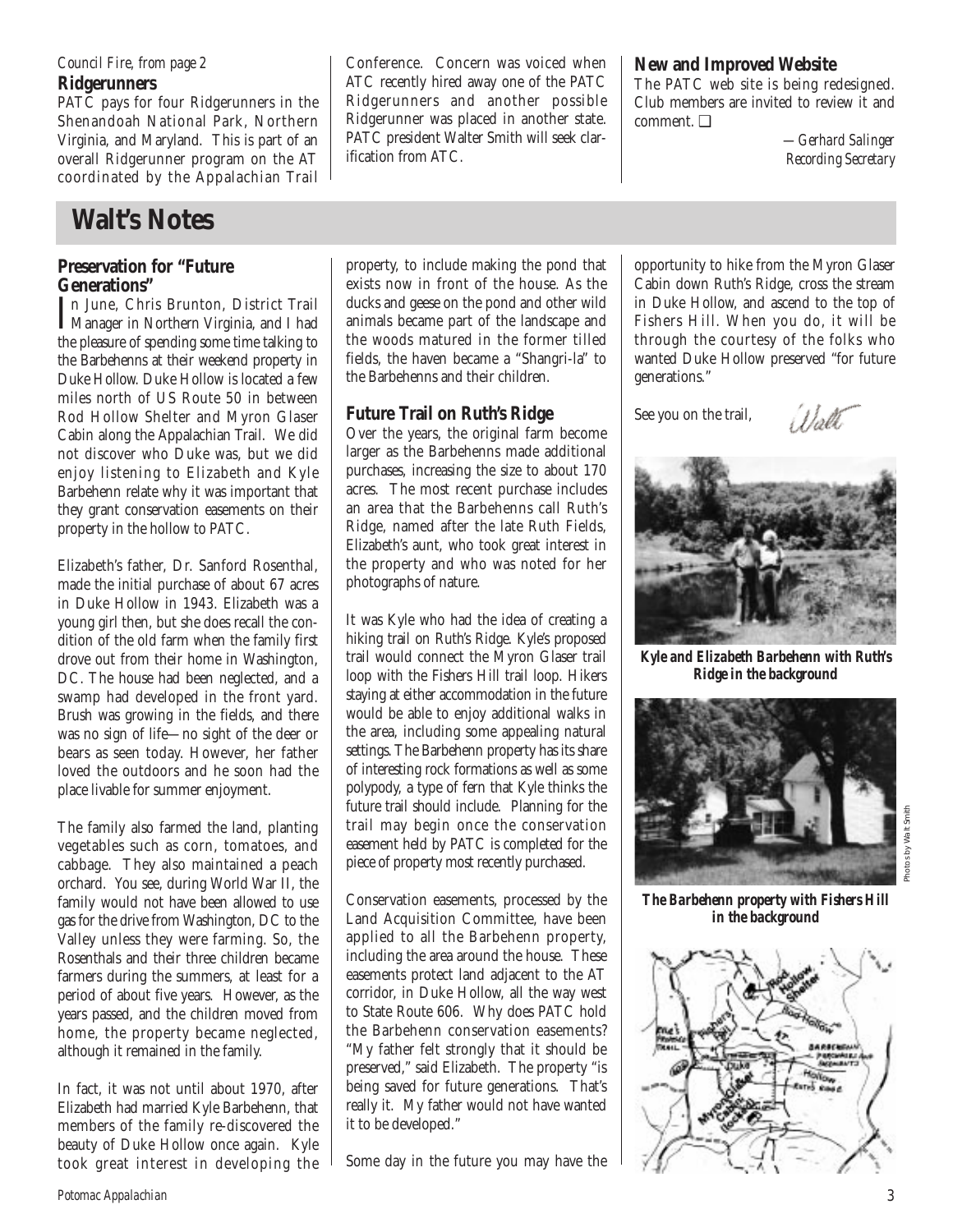### *Cumberlands, from page 1*

North of the Potomac, several possibilities have been advocated for northbound hikers west of the AT. One idea involves using the Mid-State Trail in Pennsylvania to access the Finger Lakes Trail in New York, although the two trails do not now connect directly. Another route would use the AT from the northern end of the Tuscarora

## **Mrs. Einsel**

**On** May 6, the Milesburn Cabin was the<br>scene of an unusual event for the<br>DATC We was unusual to have a sum PATC. We were very fortunate to have as our guest Mrs. Carlyn Einsel, teacher extraordinaire and expert on early American living, arts and crafts. Mrs. Einsel's subject for the day was cooking, but not as you and I are familiar with. Today it was open hearth cooking. For those of you who are wondering, that is cooking in front of an open fireplace. Mrs. Einsel used a reflector oven and over the course of the day produced two loaves of fresh bread, two baked chickens, and a large pot of fresh vegetable soup.

I should say her "class" produced because Mrs. Einsel was teaching a group from a Scout troop from Catonsville Md. Mrs. Einsel teaches, she does not demonstrate, so her students got a real lesson in just how much work it is to produce a meal the "olde fashioned way."

They prepared the vegetables, turned the chickens in the oven, attended the fire, and

Trail up to High Point, New Jersey, where hikers could pick up the Long Path and follow it northward into New York. All these routes lead to the Canadian border and beyond.

With the energy and enthusiasm that has already been shown for these local trail projects, including PATC's Shockeys Knob relocation, it seems more likely that we will eventually end up with a network of connecting trails in the western Appalachians rather than another official route such as the AT. It would certainly be encouraging to see something of this magnitude succeed mainly through the efforts of volunteers at the grass roots level! ❑

*—Lloyd MacAskill*

| Workshop, from page 1<br>grand lunch at the campground early<br>Sunday afternoon. Once again, the<br>Aulthouse family chuck wagon will be<br>serving up some mighty fine meals! The<br>\$20 registration fee will include lunch and<br>dinner on Saturday and breakfast and lunch                                                               | SNP NORTH DISTRICT TRAILS WORKSHOP<br>September 9-10, 2000<br>Mathews Arm Campground, Shenandoah National Park<br><b>Registration Form</b><br>NAME:<br>ADDRESS:                                                                                                                                |
|-------------------------------------------------------------------------------------------------------------------------------------------------------------------------------------------------------------------------------------------------------------------------------------------------------------------------------------------------|------------------------------------------------------------------------------------------------------------------------------------------------------------------------------------------------------------------------------------------------------------------------------------------------|
| on Sunday.<br>Please make reservations early as the<br>workshop is limited to 25 participants, and<br>we always fill up early. Call George Walters<br>at 410/426-2724 or email: gjwalters@<br>erols.com to make a reservation. Then mail<br>the form below and you will be sent a con-<br>firmation and further instructions. See you<br>there! | EMAIL <b>EXECUTE AND SERVICE SERVICE</b><br>NUMBER OF RESERVATIONS:<br>Check area of interest: ______ Basic Skills ____Trail Project<br>Please send registration form and \$20 per registrant to: George Walters, 5604 Pilgrim<br>Road, Baltimore, MD 21214 (checks payable to George Walters) |

learned all of the other little things that are required for this type of cooking. The work was long and hot, all by hand with no electricity available and a roaring fire going all day. But everyone was in agreement that the results were outstanding and the day was a huge success in every way.

We are looking forward to more such successes in the future. Mrs. Einsel teaches a variety of subjects in addition to open hearth cooking, such as wood stove cooking, candle making, soap making, quilting, stenciling, and others. We are hoping to be able to make these classes available to PATC members if there is enough interest. They would be held at various PATC cabins during the year, and the cost would be minimal.

If you are interested or just have questions, please contact Pat Fankhauser at Club Headquarters or Tyler Somerville at 410/ 444-5638, or wts1@prodigy.net ❑ *—Tyler Sommerville*



*Carlyn Einsel with Venture Scout Troop #980 from Cantonsville, Md., Justin, Rick, Aaron, and Rachel.*

**Note: The poem published in the July issue was first printed in the November 1999 issue of** *Profundity.*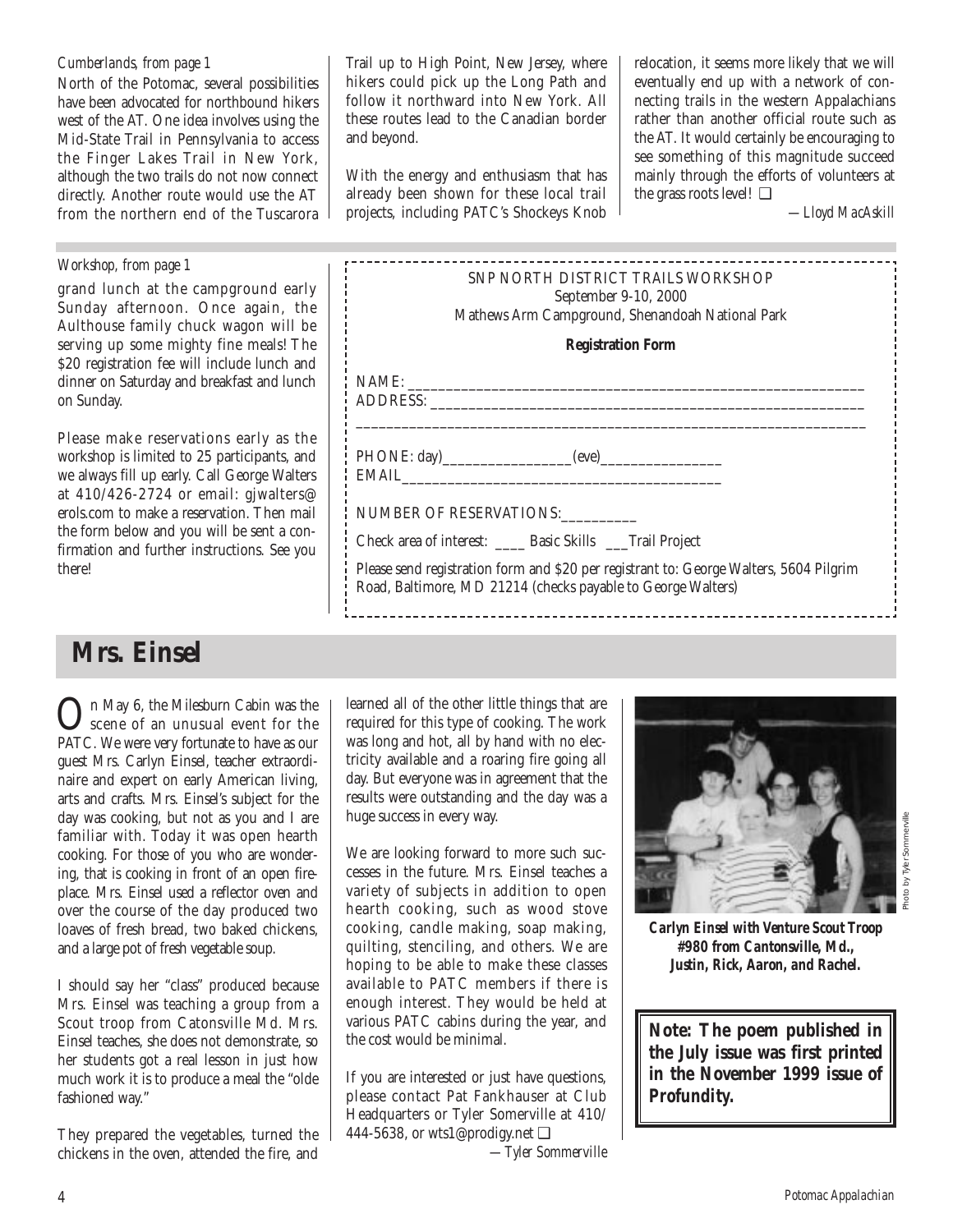## **Book Review: On the Beaten Path**

Rubin, Robert Allan. *On the Beaten Path: an Appalachian Pilgrimage.* Lyons Press, c1999. 233p.

The jacket shows a trail leading into<br>misty woods. The subtitle hints those who attempt and, sometimes, complete an end-to-end walk of the Appalachian Trail are the millennium version of an old culture. Rubin sees them as a company as motley as Chaucer's pilgrims to Canterbury.

Rubin began his climb to the white blazes on Springer Mountain on April 1, 1997; 194 days later, on October 11, he was on Katahdin. Unlike all other 2,000-miler authors, except for Ed Garvey, Rubin had built and maintained trail, with the Piedmont Appalachian Trail Hikers. That experience is scarcely reflected in his book because, as he points out on pages 96-7, there are great differences between trail maintainer and a through-hiker.

While Rubin reports his feelings, thoughts, and small adventures of the hike, he devotes

as much space to a culture he finds unusual—that of the 1997 through-hiker. For example, their immediate adoption of trail names, use of trail registers, slackpacking, yellow-blazing, and yogi-ing. parties at trail hostels, the Damascus Trail Day festival.

The trail Rubin hiked is not one PATC overseers know. Nor would Ed Garvey recognize it as the one he hiked. Perhaps the trail maintainers Bill Bryson poked fun at during and after his 1996 partial throughhike would. And certainly the trail Rubin will continue to write about will not be the one here. (He became editor of the *Appalachian Trailway News* with the March-April 2000 issue.)

*Off the Beaten Path* has just reached the bookstores. It is too soon to know whether it will be the bestseller *Appalachian Hiker* and *A Walk in the Woods* were. It is clear that anyone who appreciates the AT will find it interesting reading. ❑

*—Paula N. Strain*

## **Potomac Appalachian Trail Club Trail Patrol presents**

### **Backpacking 202**

A Course for INTERMEDIATE/ ADVANCED BACKPACKERS

**Learn how to:** Enjoy the Backcountry Under Challenging Conditions

The course teaches the needed skills for planning and executing an early winter backpacking trip. Two pre-trip sessions cover equipment selection and use, route planning, food planning, safety, comfort and Leave-No-Trace principles. A weekend trip accompanied by experienced instructors gives you the opportunity to try out your new skills.

### **Classroom Instruction:**

Wednesdays, October 18 and 25, 2000. 7:30-10:00 p.m. PATC Headquarters, 118 Park Street, SE, Vienna, Virginia

**Weekend Outing:** November 10-12, 2000 (Veteran's Day weekend)

Fee: \$40.00 for PATC Members, \$55.00 for non-members

To receive a registration form and all other information, please call:

Larry Marcoux: home, 703/968-4771 or work, 703/402-5441 nolslntmaster@aol.com

## **In The News**

Hikers or backpackers on the Danube Heights Hiking Trail in Austria may have their packs transported to the next hotel. Twelve hoteliers offer this service, plus special whirlpools for tired feet and drying rooms for wet clothes. Contact Landesverband fur Turismus in Oberrosterreich, Schillerstrasse 50, A-4010, Linz, Austria. fax ++43/ 732/60 02 20, or e-mail info@ Supperaustria.or.at. (From *International Travel News,* November 1999)

*—Paula Strain*



### **PATC Annual Meeting 15 November 2000 Elks Club, Fairfax, VA**

Come vote for the Club's officers and catch up with friends!

## **17TH ANNUAL BLACKBURN PIG ROAST**

Mark your calendars now for the 17th Annual Blackburn Pig Roast, schedule for Saturday, October 7, 2000. We'll have our traditional Cuban-style roasted pig with all the accouterments, including black beans and rice and homemade tamales.

More information will be found in the September *PA.*

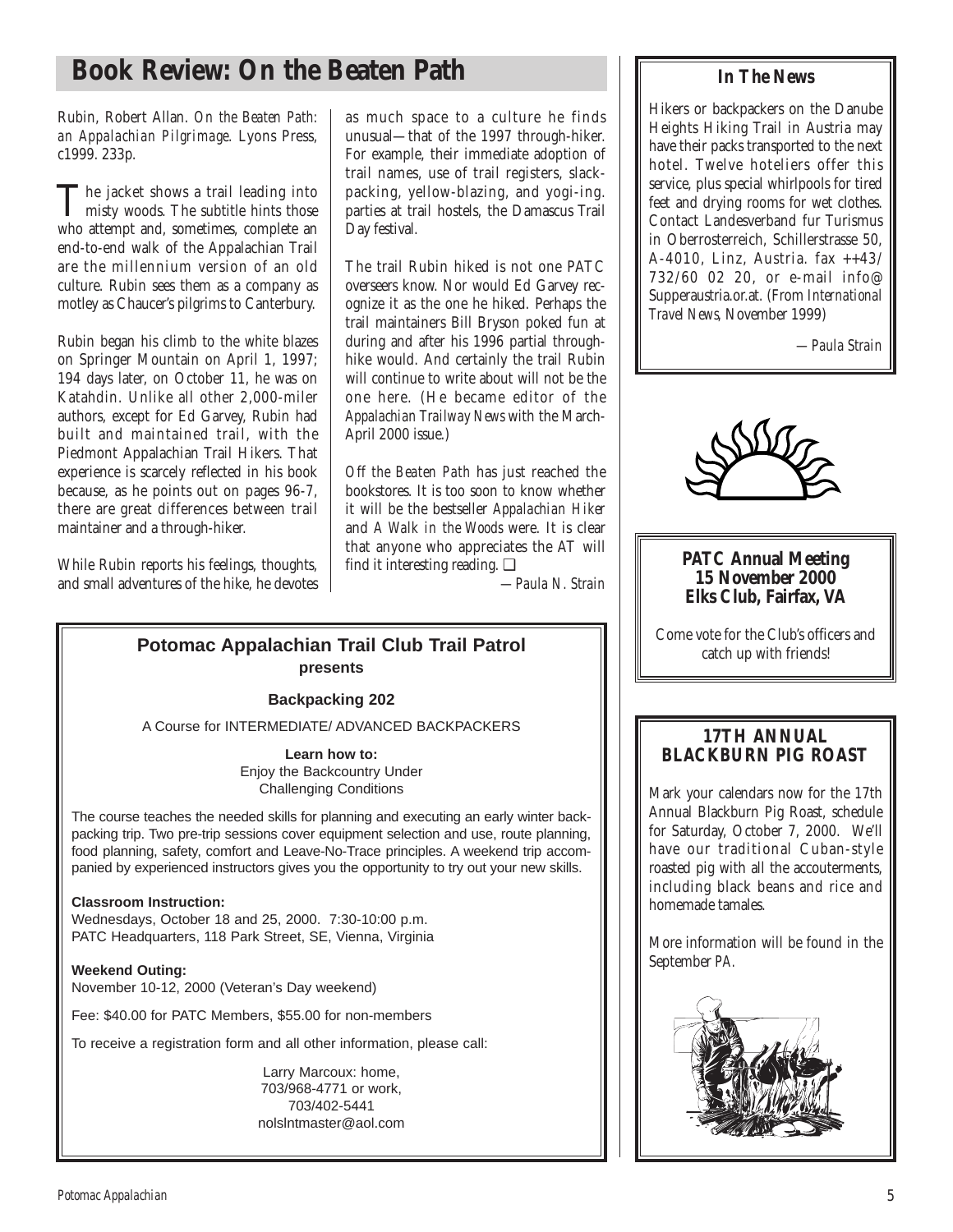## **Help Keep Scenic Route 340 Scenic!**

Your help is needed to prevent Route 340 between Front Royal and Waynesboro from being the next victim of VDOT's "plans for improvement." VDOT is making plans to expand Route 340 into a four or five lane road, starting with a fivemile stretch south of Front Royal. VDOT's current plan would significantly alter the footprint of the road, encourage more truck and commuter traffic, and have a negative impact on water quality.

The Scenic 340 Project, Inc., is a 501(c) nonprofit organization that was formed by a group of six neighbors in February 1999 in reaction to VDOT's plans. Since then, we've grown to an organization of 150 contributing members and have collected over 1,000 signatures on petitions. We advocate a safe and scenic, improved two-lane road that employs a context sensitive design. We need your support in encouraging VDOT to design a road that takes the unique landscape of Route 340 into consideration.

The 340 Corridor is visible from Skyline Drive and the Appalachian Trail. Scenically and ecologically, it is an important buffer zone for the Shenandoah National Park and the Shenandoah River. As people who are working hard to preserve the quality of the trails in the area, I know you'll want to take action to preserve the view from those trails!

Express your support for a safe and scenic two-lane 340 to:

Olivia A. "Libby" Welsh Commonwealth Transporation Board Member, Staunton District. P.O. Box 2751 Staunton, VA 24402-2751 Phone: 540/886-1612, FAX: 540/886- 1612

Secretary of Transportation Shirley J. Ybarra 1401 E. Broad Richmond, VA 23219 Phone: 804/786-6675 FAX : 804/786-6683

Join the Scenic 340 Project! For more information, send an e-mail message to proj340@rma.edu or write to: The Scenic 340 Project, Inc. P.O. Box 340, Bentonville VA 22610. ❑

*—Rebecca Feind*

## **In The News**

A man named Ed McNierney has created Topozone.com. He has taken the USGS maps, 58,938 of them, matched the scales and sizes and seamed them together, intact! The maps are available for free at the web site. They also sell software to help access "better quality" maps that will print without the annoying banner ads. According to the article the site has fans among the USGS staff. (From the 6/26/00 issue of the *Baltimore Sun*)

*—Nancy Merritt*



*Potomac Appalachian* **Deadline!** No pun intended, the deadline for the October issue is 1 September.

## **A Brief History of PATC Hikes, Part II**

**Excursions Committee Activities**<br>
Twing the '70s, the Excursions Chairs, **D**uring the '70s, the Excursions Chairs,<br>who were strong hikers, recruited<br>the strong hilter for their committee other strong hikers for their committee, which met at least once a year to plan hikes. Committee members might be assigned to lead particular hikes; at other times, a leader not on the committee might be recruited. Or sometimes a hiker brought an idea for a trip to the committee for approval, as I did for the Cacapon River float trip of 1972. All hikes had a leader and a co-leader, who was usually not as experienced as the leader. The co-leader was usually the "sweep," behind whom no hiker was allowed to fall.

No matter how familiar the two leaders were with the route, they were expected to scout it before leading the hike to avoid surprises. Leaders collected the fare from hikers at the beginning of the trip, paid the restaurant at which dinner was eaten, and paid the driver at the end of the day. They were also expected to submit a written report on

the hike for publication in the "Back Along the Trail" department of the *Bulletin.* Most leaders wisely got one of the hikers to write and submit that report. Even so, a certain number of hikes never were reported.

*In Celebration of PATC's History*

The hikers themselves were well aware of trail etiquette: no cutting of switchbacks, no dropping litter, and so on. Any infraction of trail etiquette by a new hiker was promptly brought to the person's attention by another hiker.

## **A Growth Spurt**

Meanwhile, starting in the mid '60s, American society was becoming increasingly interested in outdoor activities. New magazines such as *Wilderness Camping* and *Mariah* appeared, later to be merged with or supplanted by *Outside, Backpacker,* and others. All were aimed at the hiker rather than the hunter. This change in social climate resulted in increased growth in PATC's membership and a new emphasis on pleasure hikes over work trips. Data I compiled shows that in some months in the 1970s, as many as five or six hikes were scheduled but no work trips.

During this era, PATC offered some unusual trips. For example, the Conservation Committee went to Cedarville State Forest to observe forestry practices. Bicycle, rather than hiking trips, were offered in 1972 and 1976, and the Club held a deep-sea fishing trip in January 1972.

At this time PATC also sponsored several traverses, in which lengthy sections of trail *See History, page 7*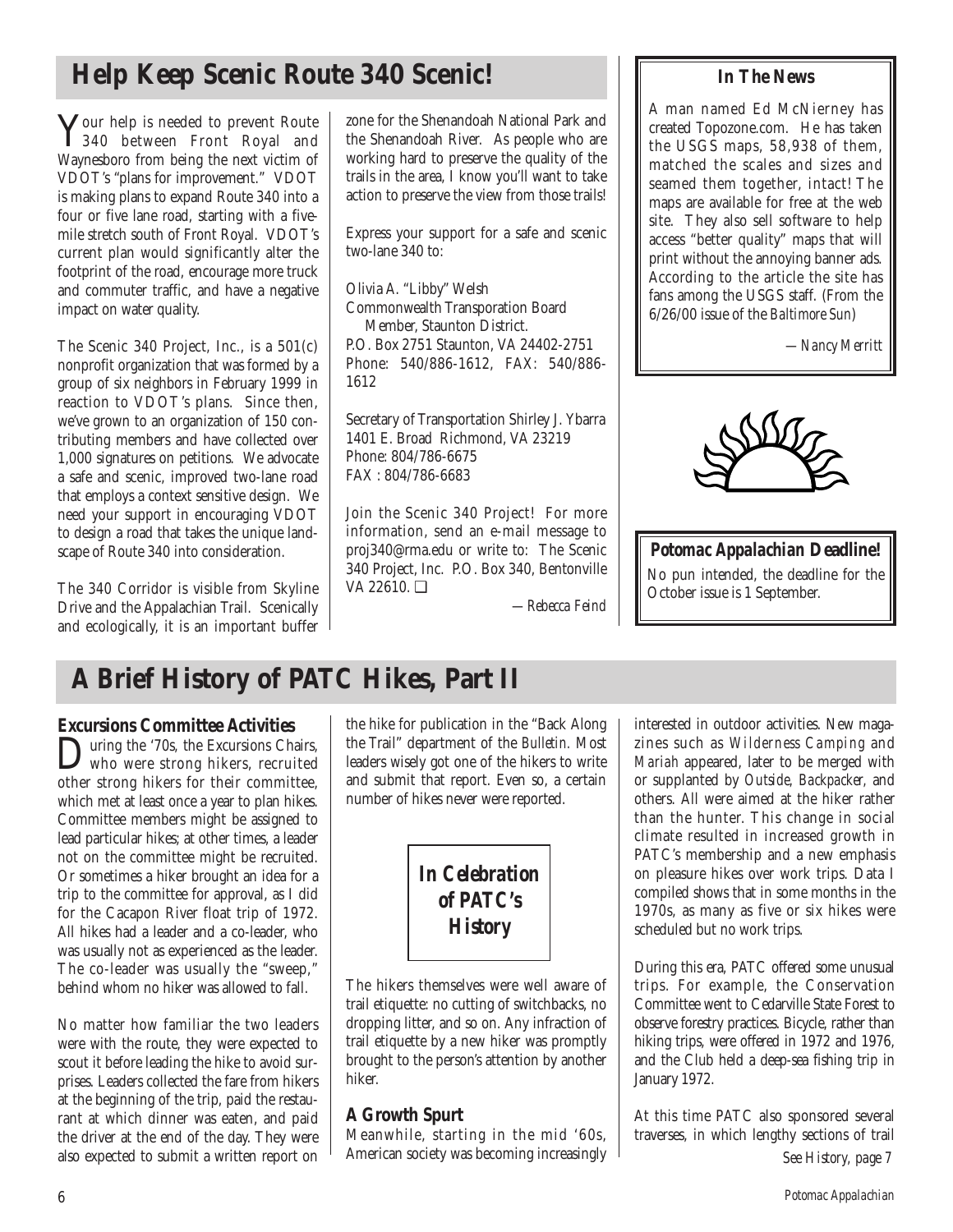### *History, from page 6*

were to be covered over a series of hikes. An Appalachian Trail Traverse (ATT) began Memorial Day 1971 at the James River with the announced intention of ending at the Delaware River. A number of ATT hikes were scheduled within the next few years, but no ATT hikes appear on the schedules after about 1973—evidently the series was never completed. A Big Blue Trail series was begun, but it, too, was probably never completed.

Around this time a new type of hike appeared—the mid-week hike. It began as a once-a-month affair on trails close enough to Washington that the distance could be accomplished in half a day. This concept altered as retired or unemployed members took advantage of the mid-week hike. By the end of the 1970s, the mid-week hike was an all-day hike that began at 8 a.m. Wednesday and covered the same trails Sunday hikes did. These hikes were planned and led by the hikers themselves. Later, the Wednesday hiking group split, with a group that preferred shorter hikes closer to town becoming the Easy Hikers.

Meanwhile, the one- and two-week excursion flourished. Backpacking in Glacier Park (1971), Mt. Assiniboine (1973 and 1974), the Zillertal Alps (1977), and a raft trip for 35 members down the Grand Canyon (1978) were only some of the trips taken. Two leaders, Elsie and Bob Kinsey, were especially active, taking members to Craignair on Maine's sea coast at least twice, to camp in the Virgin Islands National Park, and to Britain to bike from Holiday Fellowship houses.

However, the lack of a co-leader signaled the decline of a responsible Excursions Committee. In the last years of the decade, Excursions Chairs were less experienced or younger hikers, who may not have had an Excursions Committee at all. There were months when there was not even an Excursions Chair. If a PATC member wanted to lead a hike, all the person had to do was give it to the *Potomac Appalachian* Editor.

An Excursions Chair in the early 1980s attempted to set up a working committee. The attempt got as far as naming an Assistant Excursions Chair to be responsible for planning the one- and two-week excursions without the need to work closely with the committee. As a result, excursions flourished for a few years more. The Kinseys took PATC members to Norway to hike with a Holiday Fellowship tour. Holiday Fellowship came to hike in the White Mountains and was joined by PATC friends. Other excursions went to Glacier National Park (1982), Yugoslavia and New Zealand (1983), and Ontario and Hawaii (1984). All of these were more hiking than sightseeing tours, though both activities were included.

## *Week long excursions were popular in the '70s and '80s.*

PATC went to Costa Rica in 1982 with only six people, who noted the need for trail work in the national parks visited. At the 1983 annual meeting, PATC members indicated a willingness to build or maintain trail in Costa Rica if its park's administration was willing.

It was. A dozen members returned to spend a week building trail in Manuel Antonio National Park and another week sightseeing, including an unauthorized climb of Rincon de la Vieja about 10 days after its eruption (members learned the climb was forbidden only when they were safely back in camp). Another trail work party went to Costa Rica in 1984, but they were given so little work to do that the idea of helping out was abandoned. (The group's report indicates members did enjoy the visit).

In the early '80s, two annual reports of the subcommittee for Extended Excursions note that in both years at least six excursions were offered, but only a third of them actually were held, usually for lack of registration. Did group travel for hiking no longer interest most Club members? In any case, between 1985 and 1993 only one such excursion was on the Club schedule, exclusive of the Appalachian Trail Conferences.

Frequent backpacking trips and long, fast hikes for experienced hikers reappeared on the schedule. The mid-week hiking groups flourished, with the Easy Hikers announcing their hikes. By the mid 1980s, the

retirees who had formed the group originally were getting older and slower-paced, and younger retirees with a faster pace had joined. The group split again into fast and slower sections.

There were now five chapters of the Club, located at some distance from the metropolis. Each offered chapter members hikes in their newsletters; some even had series hikes on particular trails, but the notices no longer appeared in the *Potomac Appalachian.* 

The lack of consistent planning of hikes inspired three people to take an initiative. One of them, Don Owen, began another series hike of the C & O Canal Towpath on one Saturday a month. Rick Myers and Ida Hayden offered other hikes, though little record remains to tell what they were. Owen's group, with about 30 on the mailing list, usually numbered about 10 or 12 on the hike. The group did finish the Towpath and began another series: hiking the entire Big Blue Trail, then the Washington and Old Dominion Trail. They called themselves the Saturday Up and Down Society and were quite active for half a dozen years, successfully reviving the Club tradition of a group dinner after a hike.

In 1986, the Excursions Chair's annual report admitted, "For a number of years, PATC has not offered a strong program of hikes," although some volunteers stepped in to fill the need. One of those was Rick Meyer, who led a photography and hiking trip to Alaska in 1987. Over the next several years, PATC hikes took on a different shape. ❑

*—Paula Strain*

**Next month:** PATC Hikes today.



*Potomac Appalachian* **Deadline!**

No pun intended, the deadline for the October issue is 1 September.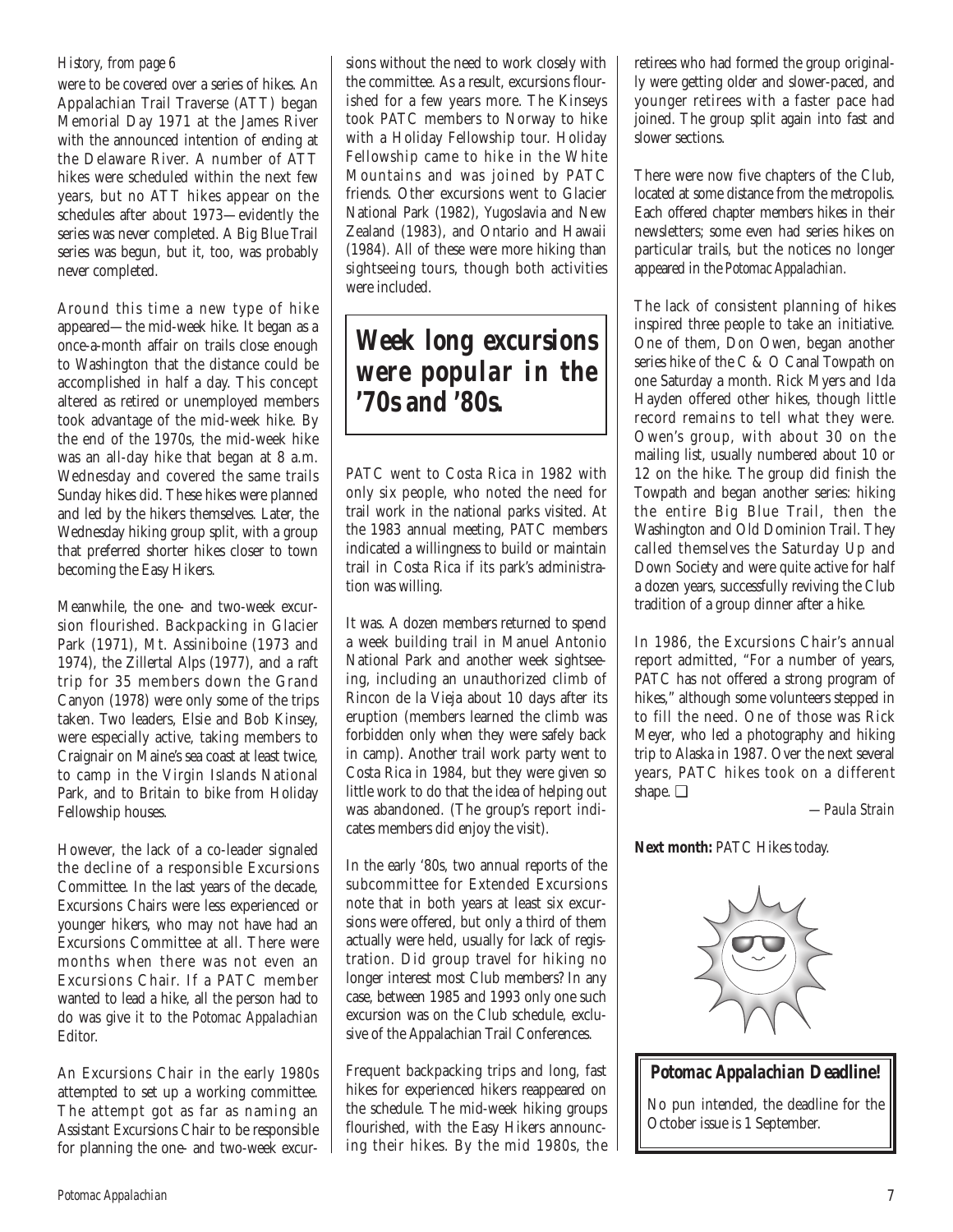#### **Charlottesville Chapter**

The Charlottesville Chapter hikes every Saturday, summer, winter and in between. Hikes are about 8 miles. Trail maintenance is usually done on the last Saturday of the month.Meet at Sprint parking lot, 2307 Hydraulic Road at 9 a.m. with food and water for the day. We hike trails in the Southern, Central and occasionally Northern Districts of Shenandoah National Park, and in George Washington National Forest. INFO: Jere Bidwell 804/295-2143, John Shannon 804/293-2953 or Lois Mansfield 804/973-7184.

#### **North Chapter**

The North Chapter of PATC conducts monthly trail work trips on the Maryland and Pennsylvania sections of the Appalachian Trail (AT) and on the Pennsylvania sections of the Tuscarora Trail.We also lead hikes on these and other trails. Maryland AT work trips are generally held on the first and third Saturdays—contact Mark Mitchell (mdtrail@yahoo .com), 301/461-7048 for information. Pennsylvania work trips are generally held on the AT on the first Saturday and on the Tuscarora on the third Saturday—contact Charlie Irvin, 301/447-2848 or Pete Brown (peter.brown4@worldnet.att.net) 410/343-1140. Pennsylvania AT work trips also include an optional Saturday night stay at the Gypsy Spring cabin. Dinner, breakfast, and camaraderie available. For information on upcoming hikes, contact Chris Firme (bncfirme @innernet.net) 717/765-4833. For general chapter information, contact chapter president Steve Koeppen (patcnorth @mail.com) 410/756-2916 or visit the North Chapter home page (www.patc.net/north\_ch. html).

## **Chapters**

#### **Northern Shenandoah Valley Chapter**

The Northern Shenandoah Valley Chapter sponsors hikes in national and state parks and forests in the Shenandoah Valley vicinity, open to the public, on a monthly basis except during the winter. Hikes are posted in the Forecast. Other activities are in the NSV Chapter Newsletter. For further information contact Martha Clark (mclark @visuallink.com) 540/665-2101.

#### **Southern Shenandoah Valley Chapter**

See Forecast (or our link from PATC website) for work trips and hiking events sponsored by the Southern Shenandoah Valley Chapter. Hikers from the DC area should allow about 3 hours to get to our region. INFO: in Harrisonburg, call Alvin 540/434-6244 or Lynn 540/234-6273; in Waynesboro, call Michael 540/943-8695; in Staunton, call Doris 540/885-4526.

#### **West Virginia Chapter**

Chapter meeting at Highacre on the first Wednesday of the month. See Forecast for upcoming activities. For information about the chapter or to receive the newsletter, contact Judy Smoot at 540/667-2036 or wvpatc@hotmail. com.

#### **Ski Touring Section**

The Ski Touring Section has served since 1974 to introduce Washington area residents to crosscountry skiing and to provide cross-country skiing opportunities to experienced skiers. The Section sponsors winter weekend ski trips for all levels of skiers to nearby mountains in Maryland, West Virginia and Pennsyl-vania, as well as periodic social events year round. INFO: Steve Brickel 301/946-2520 or sbrickel@aol.com.

#### **Mountaineering Section**

We're a diverse group of local Washington, DC area climbers. Young and old, male and female, crag rat, sport climber, and alpinist, active and armchair types — we all enjoy climbing in its many varieties.We also share common interest in promoting safe climbing, conserving the outdoors, developing new climbers' skills, representing the Washington area climbing community, and having fun! We provide instruction for those who want to learn the basics — we're not a school, but we can get you started. We go climbing, either locally or further afield, nearly every weekend. In the winter we organize trips to the Ice Festivals in the Adirondacks and the White Mountains for beginning and advanced ice climbers. For further information contact Greg Christopulos at greg. christopulos@do.treas.gov).

#### **PATC Midweek Hikes**

PATC's Vigorous Group hikes 8-10 miles at a fast pace; and the Easy Hikers hike 5-8 miles on trails with little elevation change. See below for scheduled trips; check the weekly tape (703/242-0965) on Thursday or Friday for any changes or additions.

#### **Other Clubs' Hikes**

Capital and Wanderbirds hike on Sundays, traveling by bus and leaving from downtown, with suburban stops as well. Center Club, Northern Virginia Hiking Club and Sierra Clubs hike on both Saturdays and Sundays using carpools, which often leave from a suburban Metro stop. Schedules are available at PATC Headquarters and are published in area newspapers on Fridays.

### **KEY to Forecast Activities**

All events are marked for easy identification. Late changes or cancellations are listed on the weekly information tape (703/ 242-0965), which is updated on Sunday evening for the following seven days. The Forecast can also be found on PATC's Web site at http://www.patc.net

- ` Hiking Trips
- **M** Backpacking Trips
- **Trail Work Trips**
- Cabin/Shelter Work Trips
- Special Events
- $\rightarrow$  Meetings

#### *Note to all hike leaders:* Please ask nonmembers on your hike if they would like to join PATC, then get names and addresses so a Club volunteer can send them information packets. Thanks!

#### **Meetings**

Meetings are held at PATC HQ, 118 Park Street, S.E., Vienna,VA unless otherwise noted.

#### **Trail Patrol - First Tuesday**

7:30 p.m. Trail Patrol volunteers are PATC's goodwill trail ambassadors to the hiking public. They provide a visible, reassuring presence on the trails, educating the public on good hiking practices, minimum impact hiking and camping ethics. Patrol members are trained in land navigation, emergency procedures, radio communications and personal equipment. All patrol volunteers are also expected to become certified in a recognized basic first aid course. Some equipment and uniform items are provided upon completion of training. INFO: Kumait Jawdat 202/328-8137 or see PATC's website (http:// patc.net/trailpatrol).

#### **New Members (PATC) - First Wednesday**

7:30 p.m. Curious about the Club? Want to learn more? The best way is to attend a New Members Meeting (but you don't have to be new to qualify). Attend the meeting and find the mysteries of PATC revealed in full. Refreshments will be served. Directions to PATC: Take Rt.123 into Vienna,VA and turn east on Park St.(Rt.675) to 118 Park St. on your left. INFO: Terry Cummings (TCIVP@mindspring.com) 410/489-4594.

## **Meetings**

#### **Shenandoah Mountain Rescue Group**

(New Members meeting) - Second Monday 7:30 p.m. New members meeting. INFO: SMRG Operations 703/255-5034,then press #5.

#### **PATC Council - Second Tuesday**

7:00 p.m. sharp. The PATC Council meets the second Tuesday of every month to conduct business of the Club. All members are welcome. INFO: Wilson Riley (wriley1226@aol.com) 703/242-0693 x11.

#### **Mountaineering Section - Second Wednesday**

8:00 p.m. Second Wednesday of every month. INFO: Greg Christopulos (greg.christopulos@ do.treas.gov) or see PATC's website (http://www.patc.net/mtn\_sect/).

#### **The Futures Group - Third Tuesday**

7:00 p.m. Meets to research, develop, and recommend to membership changes to PATC organization, constitution, and bylaws in order to meet challenges of the new century. PATC members welcomed. INFO: Gerhard Salinger (evger@ erols. com) or Walt Smith (wsmith@ visuallink.com), Co-Chairs.

### **Shenandoah Mountain Rescue Group**

**(Business meeting) - Last Tuesday**  7:30 p.m. Meet in conference room. INFO: Martin Juenge (mjuenge@rpihq.com) 703/255-5034 then press #5.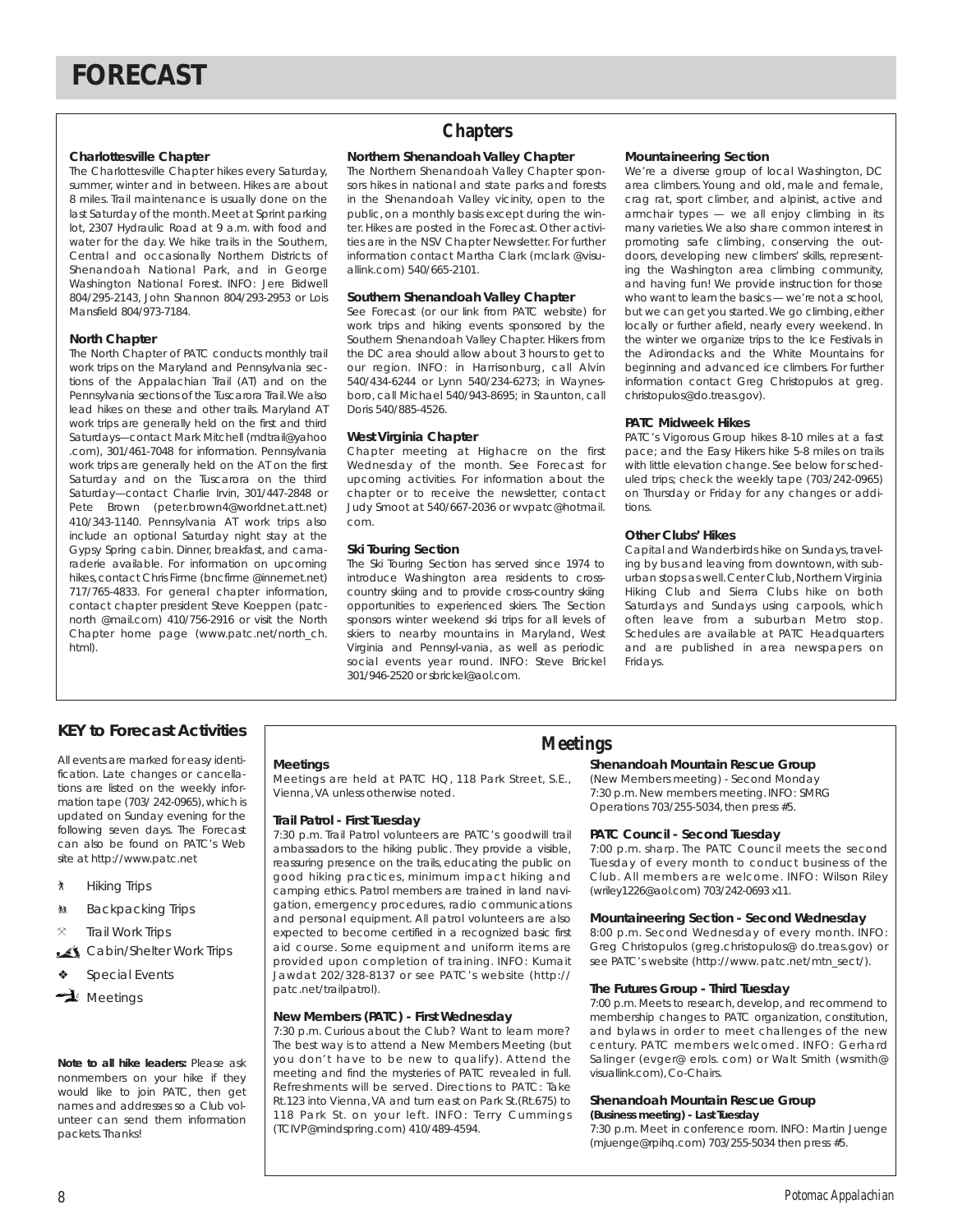## **FORECAST**

## **August**

## **1 (Tuesday)**

#### **DEADLINE - September** *Potomac Appalachian* **Headquarters, Vienna, VA**

5:00 p.m. All items for the next issue of the PATC newsletter must be submitted on disk if possible to headquarters, or via e-mail or e-mail attachment to jns-bianca@home.com. Allow one week for postal service delivery.

#### **1 (Tuesday)**

**MEETING - Trail Patrol, 7:30 p.m.**

#### **2 (Wednesday)**

**MEETING - New Members (PATC), 7:30 p.m.**

#### **3 (Thursday)**

#### $\%$  TRAIL WORK TRIP - Happy Hour on the Potomac **Potomac Heritage Trail, Arlington, VA**

6:30 - 8:30 p.m. Who says you have to drive for an hour to enjoy the outdoors? Join us for an afterwork hike and cleanup in your own backyard. We'll pick up trash and cut back overgrowth along the Virginia bank of the Potomac River. Please bring trashbags, gloves, and old shoes as it can be muddy. Also bring clippers if you have them. Park at the Windy Run pumphouse. INFO: Email <potomacheritagetrail@hotmail.com>, or call Tricia Meeks 703/979-2174, Dan Radke 703/528-2870 or Jim Egenrieder 703/527-3643.

#### **5 (Saturday)**

#### } **Humiturefest TRAIL WORK TRIP - South Mountaineers Appalachian Trail, MD**

"Humiturefest" is the South Mountaineers' anniversary event each year. This is the 7th year of our stewardship. Come join us; novices warmly welcome. We work on the AT and Catoctin Trails west of Frederick, MD. Bring a lot of water, lunch, gloves, and boots. INFO: Mark Mitchell (mdtrail@ yahoo.com) 301/461-7048.

#### **5 - 6 (Saturday - Sunday)** } **TRAIL WORK TRIP - North Chapter Appalachian Trail, PA**

Work trip followed by Charlie's annual corn roast (reservations required). We will meet at US 30 and PA 233 at the parking lot of Caledonia State Park. Departure 9:00 a.m. sharp. INFO: Charlie Irvin 301/447-2848.

#### **5 - 6 (Saturday - Sunday)**

#### **CABIN WORK TRIP - Blackburn Trail Center Round Hill, VA**

AUGUST - The dog days of summer! Come and cool off in the Blue Ridge mountains at the Blackburn Trail Center. Lots of "cool" jobs waiting for your help including building a new pump room in the basement and finishing the upstairs bunks. Those still looking to build their tan can help install the last few panels of our beautiful standing-seam metal roof. Share a meal on Saturday night. INFO: Bruce Clendaniel 410/820- 7550 or Chris Brunton 703/560-8070.

#### **6 - 11 (Sunday - Friday)**

#### } **TRAIL WORK TRIP - Shenandoah (South District) Trail Crew**

**South District, Shenandoah National Park, VA** Crew will be housed at the Schairer Trail Center in the South District. Crewmembers will park their vehicles at Eaton Hollow Overlook and hike in a half-mile to the cabin. Crewmembers will pack their own lunches; breakfast will be self-serve at the cabin. The crew will drive to Elkton for dinner at the Country Inn. A PATC member will act as crew leader and drive a park-provided vehicle to and from the work site. The crew leader and trail crew will perform trail work under the supervision of a Park Ranger. Donate a week (or more) of honest sweat and fun in exchange for meeting new people, and sleeping under celestial splendor. For details on this thrilling and rewarding opportunity, free grub, and crew shirt, leave your name and address on 703/242-0693 x12.

#### **8 (Tuesday)**

**MEETING - PATC Council, 7:00 p.m. sharp.**

#### **9 (Wednesday)**

**MEETING - Mountaineering Section, 8:00 p.m.**

#### **12 (Saturday) (Rain Date: August 26)** } **TRAIL WORK TRIP - Rock Creek Trail Crew Rock Creek Park, Washington, DC**

8:15-11:30 a.m. If it's hot on this day, we'll leave the sledgehammers and picks in the truck and do some lighter work with a focus on maintaining proper hydration. Meet at the Rock Creek Nature Center. INFO: Mark Anderson (mhacca@starpower.net) 202/462-7718 or Ranger Ken Ferebee 202/426-6834 x31.

#### **12 (Saturday)** ` **HIKE - North Chapter Link Trail, PA**

Link Trail Series #5. PA 655 to Frew Rd. at Carbon Trail. 8.8 miles with an elevation change of 200 feet. This section is on Stone Mountain with no steep climbs. INFO: Chris Firme 717/765-4833 after 6:30 p.m.

#### **12 (Saturday)** ` **HIKE - Family Hiking Catoctin Mountain Park, MD**

Family hiking returns to the Catoctins for a 3 to 5 mile hike to Chimney Rock, possibly continuing to Wolf Rock. We will follow a more difficult trail than last year. Best suited for families with children at least 5 years old. Swimming afterwards at Hunting Creek Lake. INFO: Lynn Gulley (earthconcepts @aol.com) 410/730-8034.

#### **12 (Saturday)** } **TRAIL WORK TRIP - Massanutten Crew Massanutten Mountain, VA**

We'll finish off the work on the Massanutten East Trail, north of its intersection with the Waterfall Mountain Trail. INFO: Wil Kohlbrenner (wmaxk@ shentel.net) 540/477-2971.

#### **12 - 13 (Saturday - Sunday)** } **TRAIL WORK TRIP - Cadillac Crew**

**GWNF Wolf Gap/Big Schloss near Woodstock, VA** It's the dog days of summer and the Cadillac Crew will be helping Big Schloss Cutoff Trail overseer to improve the tread. The view from Big Schloss is well worth the trip. The crew will overnight at Wolf Gap Campground. Bring a lunch and water for Saturday noon. Community dinner on Saturday night. INFO: Fran Keenan (outdoorsnow@cox.rr.com) 703/938-3973 or Jon Rindt (jkrindt@erols.com) 540/635-6351.

#### **13 (Sunday) HIKE - Meet the Trail Patrol Call for location**

Hike with the Trail Patrol and learn what the PATC's goodwill ambassadors do. These adventurous, dedicated men and women monitor the Club's nearly 1,000 miles of trails, helping people, instructing them in safe hiking practices, and reporting on the conditions of the trails. At the same time, we cover some of the best, and often little-known trails, while having a great time with like-minded friends. INFO: Kumait Jawdat 202/328-8137, M - F 7-9 p.m. or weekends.

#### **13 - 18 (Sunday - Friday)**

#### } **TRAIL WORK TRIP - SNP (Central District) Trail Crews**

#### **Shenandoah National Park, VA**

Housing and Meals: Crews will be housed at the Pinnacle Research Center near the Pinnacle Picnic Area in the Central District. Vehicles may be driven to the Center. Crewmembers will pack their own lunches; breakfast will be self-serve at the cabin. Dinner will be served at Skyland Lodge. A PATC District Manager will stay and work with the crew under the supervision of a Park Ranger. Donate a week (or more) of honest sweat and fun in exchange for meeting new people,and sleeping under celestial splendor. For details on this thrilling and rewarding opportunity, free grub, and crew shirt, leave your name and address on 703/242-0693 x12.

#### **14 (Monday)**

**MEETING - New members (Shenandoah Mountain Rescue Group), 7:30 p.m.**

**15 (Tuesday)**

**MEETING - The Futures Group, 7:00 p.m.**

## **16 (Wednesday)**

### ` **HIKE - Family Hike**

**Sky Meadows State Park, VA**

Hike with your baby or toddler. Throw your baby or toddler in a front or back carrier and join us for a 3-5 mile hike. Bring lunch and lots of water. INFO: Lauren Lang (LevansAT94@aol.com) 703/ 631- 9278.

#### **19 (Saturday)**

} **TRAIL WORK TRIP - North Chapter Tuscarora Trail, PA**

#### For meeting place and other details, call Charlie Irvin, 301/447-2848.

#### **19 (Saturday)**

#### } **TRAIL WORK TRIP - Stonewall Brigade Shenandoah County, VA**

Great North Mountain on the VA/WV state line. Join the Stonewall Brigade at Wolf Gap Recreation Area at 9:00 a.m. to work on the Mill Mountain Trail near Big Schloss. This popular area offers fine panoramic views of Trout Run Valley from the mountain crest. We will continue to rework the sidehill on Mill Mountain Trail just below the Schloss, where the tread is eroding in the center of the tread. We will also remove rocks and smooth the tread between that point and the spur trail to Big Schloss. RSVP/INFO: Hop Long (mgrgnmd@hotmail.com) 301/942-6177.

#### **19 (Saturday)**

` **HIKE - Mason-Dixon Trail Series #7 Havre de Grace, MD**

A moderately paced 19-mile hike along the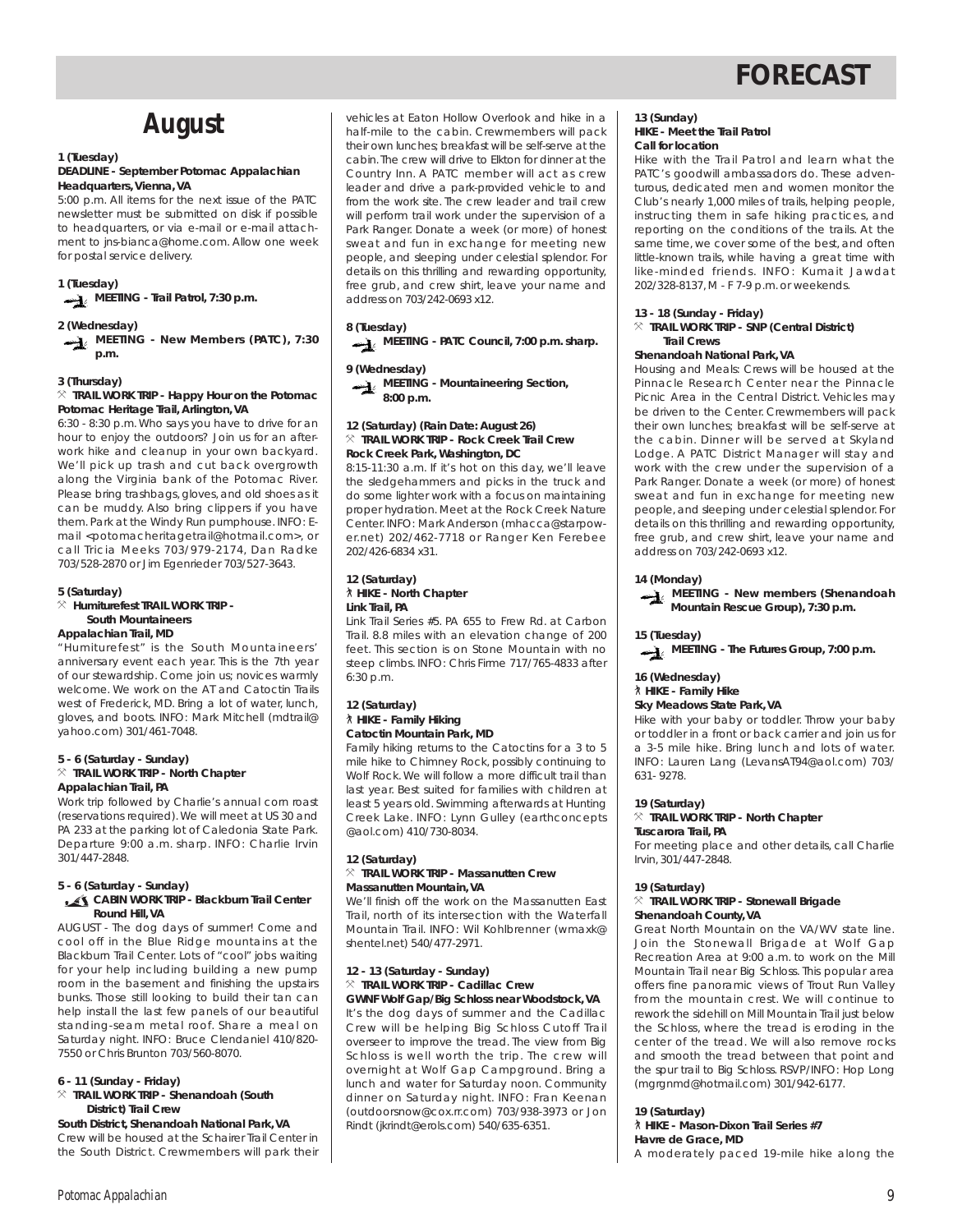## **FORECAST**

Susquehanna River from Broad Creek, MD to Havre de Grace, MD. A car shuttle is required. Mason-Dixon trail maps 6 and 7. INFO: Jack Thorsen 703/339-6716 or William Needham 410/884-9127.

#### **19 (Saturday)**

#### } **TRAIL WORK TRIP - Potomac Heritage Trail Arlington, VA**

9:00 - 11:00 a.m.Want to help out but can't make a weekend-long commitment for a work trip? You don't have to! Join us for a hike and cleanup in your own backyard. We'll pick up trash and cut back overgrowth along the Virginia bank of the Potomac River. Please bring trashbags, gloves, and old shoes as it can be muddy. Also bring clippers if you have them. Park at the Windy Run pumphouse. INFO: E-mail <potomacheritagetrail@hotmail.com>, or call Tricia Meeks 703/979- 2174, Dan Radke 703/528-2870 or Jim Egenrieder 703/527-3643.

#### **19 (Saturday)** ` **HIKE - Natural History Hike North District, Shenandoah National Park, VA**

Join Bob Pickett and friends for a ten mile walk along Jeremy's Run and Neighbor Mountain. Lots of stream crossings, white birch and possibilities for wildlife. The hike includes moderate elevation descent (1700 feet) and ascent (1300 feet), covering numerous forest habitats. Reservations/ INFO: Bob Pickett 301/681-1511.

#### **19 - 20 (Saturday - Sunday)**

#### $\%$  **TRAIL WORK TRIP - Blue and White Crew Central District, Shenandoah National Park, VA**

Escape the dog days with the Blue and White Crew at the historic Pinnacles Camp high on the Blue Ridge. The Crew will continue their July AT project, and return to the Research Station for a pot-luck feast. Check out the Blue and White .<br>Calendar at http://sites.netscape.net/kerrysnow. INFO: Kerry Snow (KerrySnow@prodigy.net) 301/570-0596.

#### **19 - 20 (Saturday - Sunday)**  $\times$  **TRAIL WORK TRIP**

#### **Central District, Shenandoah National Park, VA**

Tired of that manufactured, air-conditioned "air"? Depressed because your cubicle is in a building with no windows? Have an almost overwhelming desire to \*thwack\* a perpetually bored and always-in-the-way teenager? Come out and help a crew of trailbuilders rebuild a section of the Appalachian Trail in Shenandoah National Park! That's right! Feel the satisfaction of your mattock well and truly striking the earth. Use the rock bar to move that immovable object of a boulder out of the way! Meet at 9:30 a.m. on Saturday at the Timber Hollow Overlook on Skyline Drive. Overnight accommodations at Pocosin Cabin. Reservations/INFO: Don White (whitedh@hotmail.com) 703/443-1572.

#### **19 - 20 (Saturday - Sunday)**

#### **CABIN WORK TRIP - Blackburn Trail Center Round Hill, VA**

AUGUST - The dog days of summer! Come and cool off in the Blue Ridge mountains at the Blackburn Trail Center. Lots of "cool" jobs waiting for your help including building a new pump room in the basement and finishing the upstairs bunks. Those still looking to build their tan can help install the last few panels of our beautiful standing seam metal roof. Share a meal on Saturday night. INFO: Bruce Clendaniel 410/820- 7550 or Chris Brunton 703/560-8070.

## **19 - 20 (Saturday - Sunday)**

} **Jamaican TRAIL WORKTRIP - North District Hoodlums**

**North District, Shenandoah National Park, VA** Hey mon, come and reggae on down to de Appalachian Trail and feast on de famous Hoodlum jerk chicken. Noooo problem, mon! The crew will be working on the Compton Peak trail relocation. No experience necessary — tools provided. Bring work gloves, lunch and a smile. Overnight stay at Indian Run Hut within the park. Come for the day, stay for the evening meal, or spend the entire weekend. The crew meets at 10:00 a.m. at Piney River Ranger Station in the North District.RSVP/INFO: George Walters (gjwalters @erols.com) 410/426-2724.

### **20 - 25 (Sunday - Friday)**

 $\times$  TRAIL WORK TRIP - SNP (Central District) **Trail Crews**

#### **Shenandoah National Park, VA**

Housing and Meals: Crews will be housed at the Pinnacle Research Center near the Pinnacle Picnic Area in the Central District. Vehicles may be driven to the Center. Crewmembers will pack their own lunches; breakfast will be self-serve at the cabin. Dinner will be served at Skyland Lodge. A PATC District Manager will stay and work with the crew under the supervision of a Park Ranger. Donate a week (or more) of honest sweat and fun in exchange for meeting new people,and sleeping under celestial splendor. For details on this thrilling and rewarding opportunity, free grub, and crew shirt, leave your name and address on 703/242-0693 x12.

## **26 (Saturday)**

#### ` **HIKE - Northern Shenandoah Valley Chapter Central District, Shenandoah National Park, VA**

Join the NSVC as we hike the Crescent Rock, Betty's Rock and Limberlost trails. We'll enjoy some great views, hemlock groves, and the cooler temperatures above 3000 feet. We will hike about 5 miles with an elevation gain of about 1,100 feet. INFO: Gerry Boyd (gerryb@ compuserve.com) 703/281-7216.

#### **26 - 27 (Saturday - Sunday)** } **TRAIL WORK TRIP - Cadillac Crew Shockeysville, VA**

Shockeys Knob. Yes, even though the Tuscarora Trail relocation at Shockeys Knob is officially opened for hikers, we still have some tread work to do. Join us on one of our last trips to Shockeys Knob this summer. Bring a lunch and water for Saturday noon. Community dinner on Saturday night. Overnight at local cabin. INFO: Fran Keenan (outdoorsnow@mgfairfax.rr.com) 703/938-3973 or Jon Rindt (jkrindt@erols.com) 540/635-6351.

#### **26 - 27 (Saturday - Sunday)** } **TRAIL WORK TRIP - Cadillac Crew Gainesboro, VA (west of Winchester)**

Yes, even though the Tuscarora Trail relocation at Shockeys Knob is officially open for hikers, we still have some tread work to do. Join us on one of our last trips to Shockeys Knob this summer. Bring a lunch and water for Saturday noon. Community dinner on Saturday night. Overnight at local cabin. INFO: Fran Keenan (outdoorsnow@cox.rr.com) 703/938-3973 or Jon Rindt (jkrindt@erols.com) 540/635-6351.

#### **27 - 1 (Sunday - Friday)**

 $%$  TRAIL WORK TRIP - SNP (North District) **Trail Crews**

#### **Shenandoah National Park, VA**

Housing and Meals: Crews will be housed at the Pinnacle Research Center near the Pinnacle Picnic Area in the Central District. Vehicles may be driven to the Center. Crewmembers will pack their own lunches; breakfast will be self-serve at the cabin. Dinner will be served at Skyland Lodge. A PATC District Manager will stay and work with the crew under the supervision of a Park Ranger. Donate a week (or more) of honest sweat and fun in exchange for meeting new people,and sleeping under celestial splendor. For details on this thrilling and rewarding opportunity, free grub, and crew shirt, leave your name and address on 703/242-0693 x12.

#### **29 (Tuesday)**

**MEETING - Shenandoah Mountain Rescue Group (Business meeting), 7:30 p.m.**

## **September**

#### **1 (Friday)**

#### **DEADLINE - October** *Potomac Appalachian* **Headquarters, Vienna, VA**

5:00 p.m. All items for the next issue of the PATC newsletter must be submitted on disk if possible to headquarters, or via e-mail or e-mail attachment to jns-bianca@home.com. Allow one week for postal service delivery.

#### **2 (Saturday)**

#### } **TRAIL WORK TRIP - South Mountaineers Appalachian Trail, MD**

Do you have some spare time this long weekend? Why not enjoy the camaraderie of a work event and get dirty on the trail? Bring a lot of water, lunch, gloves, and boots. INFO: Mark Mitchell (mdtrail@yahoo.com) 301-461-7048.

#### **2 - 3 (Saturday - Sunday)**

#### **K** CABIN WORK TRIP - Blackburn Trail Center **Round Hill, VA**

Come and cool off in the Blue Ridge mountains at the Blackburn Trail Center. Lots of "cool" jobs waiting for your help including building a new pump room in the basement and finishing the upstairs bunks. Those still looking to build their tan can help install the last few panels of our beautiful standing seam metal roof. Share a meal on Saturday night. INFO: Bruce Clendaniel 410/820- 7550 or Chris Brunton 703/560-8070.

#### **2 - 3 (Saturday - Sunday)**

} **TRAIL WORK TRIP - North Chapter Appalachian Trail, PA**

Meet at US 30 and PA 233 at the parking lot of Caledonia State Park. Departure 9:00 a.m. sharp. INFO: Charlie Irvin 301/447-2848.

#### **2 - 4 (Saturday - Monday)**

#### **BACKPACKING TRIP - Otter Creek Wilderness Monongahela National Forest, WV**

Leaving Saturday morning, backpack four miles to our campsite where we'll spend two nights. Long dayhike on Sunday. We should be back to D.C. area by 6:00 p.m. on Monday. Wonderful place, but plan for rain and stream crossings. Group limit ten. INFO: Dave Wilcox (davewillcox@worldnet.att.net) 703/212-0991 or Gary Tobin 703/998-5057.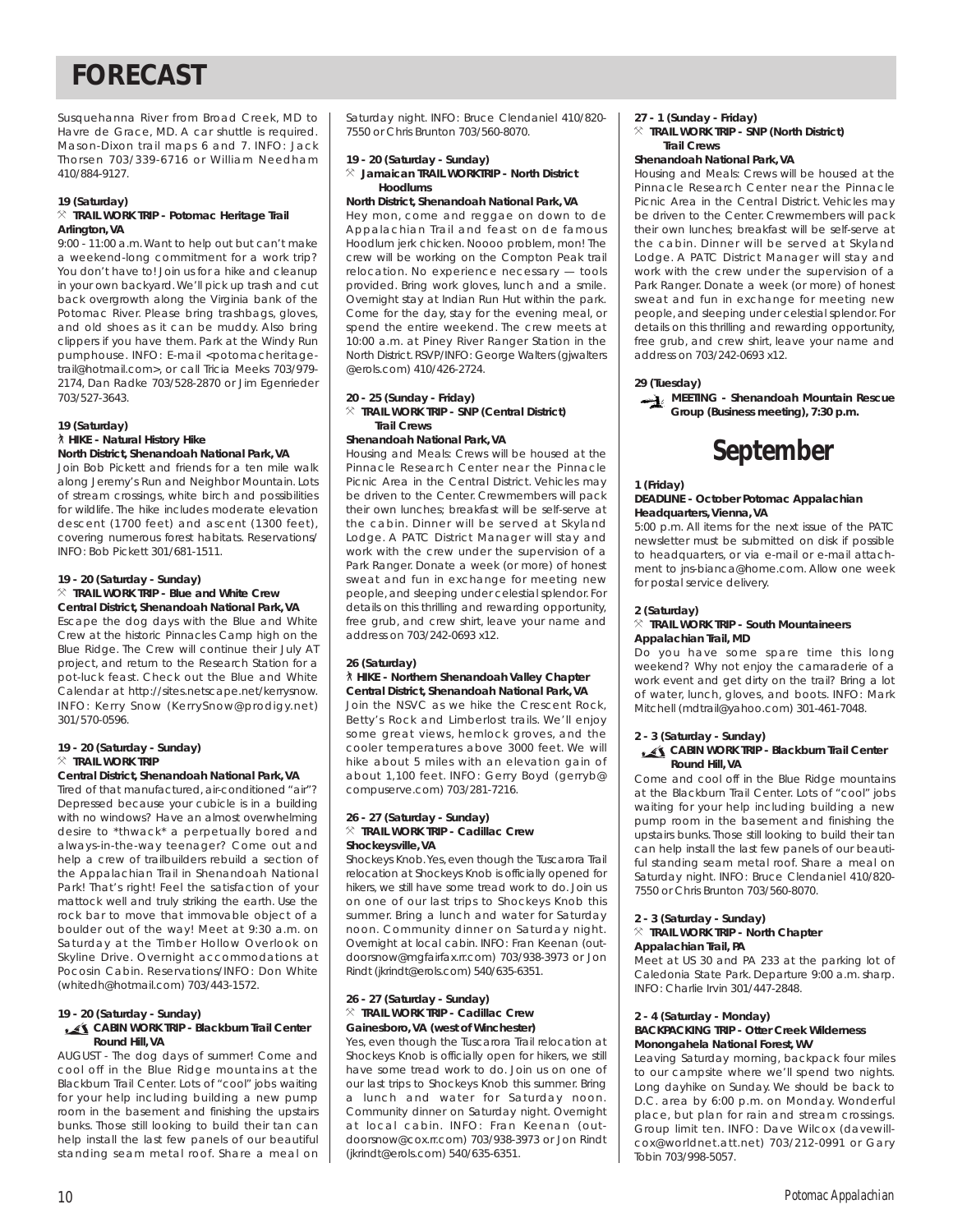## **FORECAST**

#### **4\* - 8 (\* Week starts Monday PM due to Labor Day) Shenandoah (North District) Trail Crews Shenandoah National Park, VA**

Housing and Meals: Crews will be housed at the Pinnacle Research Center near the Pinnacle Picnic Area in the Central District. Vehicles may be driven to the Center. Crewmembers will pack their own lunches; breakfast will be self-serve at the cabin. Dinner will be served at Skyland Lodge. A PATC District Manager will stay and work with the crew under the supervision of a Park Ranger. Donate a week (or more) of honest sweat and fun in exchange for meeting new people,and sleeping under celestial splendor. For details on this thrilling and rewarding opportunity, free grub, and crew shirt, leave your name and address on 703/242-0693 x12.

**5 (Tuesday)**

**MEETING - Trail Patrol, 7:30 p.m.**

#### **6 (Wednesday)**

**MEETING - New Members (PATC), 7:30 p.m.**

#### **9 (Saturday) (Rain Date: September 23)** } **TRAIL WORK TRIP - Rock Creek Crew Rock Creek Park, Washington, DC**

8:15-11:30 a.m. We only meet once this month so you can get out for a weekend hike sometime in the rest of September when the summer crowds are gone from the trails. Meet at the Rock Creek Nature Center. INFO: Mark Anderson (mhacca@starpower.net) 202/462-7718 or Ranger Ken Ferebee 202/426-6834 x31.

#### **9 (Saturday)** ` **HIKE - North Chapter Link Trail, PA**

Link Trail Series #6 (final hike). Frew Rd. at Carbon Trail to Greenwood Furnace State Park and the Mid-State Trail. 11.6 miles with an elevation change of 900 feet. This section has some fantastic views of the Stone Valley from atop the ridge of Stone Mountain. INFO: Chris Firme 717/765- 4833 after 6:30 p.m.

#### **9 - 10 (Saturday - Sunday)** } **TRAIL WORK TRIP - Cadillac Crew Meadows Cabin, Syria, VA**

This weekend we're going to be clearing the area around Meadows Cabin and doing some much-needed weed control to help out the cabin overseers. Bring a lunch and water for Saturday noon. Community dinner on Saturday night. Overnight at Meadows Cabin. INFO: Fran Keenan (outdoorsnow@cox.rr.com) 703/938-3973 or Jon Rindt (jkrindt@erols.com) 540/635-6351.

#### **9 - 10 (Saturday - Sunday) WORKSHOP - 13th Annual North District**

#### **Trails Workshop**

#### **Mathews Arm Campground, North District, Shenandoah National Park, VA**

See article elsewhere in this issue for more information. RSVP/INFO: George Walters (gjwalters@ erols.com) 410/426-2724.

#### **10 - 15 (Sunday - Friday)**

} **TRAIL WORK TRIP - Massarock Trail Crew George Washington & Jefferson National Forests**

The Crew will stay at Camp Roosevelt Campground in the northern Massanutten Mountain. Caroline Furnace Lutheran Camp will provide meals and box lunches. You will need to bring your own tent, or sleep in your vehicle if you desire. The crew will continue constructing the Massanutten West Trail. Donate a week or more of honest sweat and fun in exchange for meeting new people, and sleeping under celestial splendor. For details on this thrilling and rewarding opportunity, free grub, and crew shirt, leave you name and address on 703/242-0693 x12. More information and an application is available on the web at www.patc.net.

#### **11 (Monday)**

**MEETING - New members (Shenandoah Mountain Rescue Group), 7:30 p.m.**

#### **12 (Tuesday)**

**MEETING - PATC Council, 7:00 p.m. sharp.**

### **13 (Wednesday)**

**MEETING - Mountaineering Section, 8:00 p.m.**

#### **16 (Saturday)**

} **TRAIL WORK TRIP - North Chapter Tuscarora Trail, PA**

For meeting place and other details, call Charlie Irvin, 301/447-2848.

## **16 (Saturday)**

#### } **TRAIL WORK TRIP - South Mountaineers Appalachian Trail, MD**

Finally, some cooler air. And in the hills, the leaves are starting to change color. Join us for some fun work in the beauty of South Mountain. Bring water, lunch, gloves, and boots. Novices to trailwork welcome. INFO: Mark Mitchell (mdtrail@ yahoo.com) 301/461-7048.

#### **16 (Saturday)** ` **HIKE - Mason-Dixon Trail Series #8 Havre de Grace, MD**

A moderately paced 19-mile hike from Havre de Grace east to Elk Neck State Forest PA. A car shuttle is required. Mason-Dixon trail maps 7 and 8. INFO: Jack Thorsen 703/339-6716 or William Needham 410/884-9127.

#### **16 - 17 (Saturday - Sunday)** } **Italian TRAIL WORKTRIP - North District Hoodlums**

#### **North District, Shenandoah National Park, VA**

Don't makka' me breaka' your leg for this one, eh Louie? Hearty Mediterranean cuisine will be the reward for a good day's work on the Appalachian Trail in the North District of the park this weekend. No experience necessary — tools provided. Bring work gloves, lunch, and a smile. Overnight stay at Indian Run Hut within the park. Come for the day, stay for the evening meal, or spend the entire weekend. The crew meets at 10:00 a.m. at Piney River Ranger Station in the North District. RSVP/INFO: George Walters (gjwalters@erols.com) 410/426-2724.

#### **16 - 17 (Saturday - Sunday)**  $%$  **TRAIL WORK TRIP**

#### **Central District, Shenandoah National Park, VA**

Tired of that manufactured, air-conditioned "air?" Depressed because your cubicle is in a building with no windows? Have an almost overwhelming desire to \*thwack\* a perpetually bored and always-in-the-way teenager? Come out and help a crew of trailbuilders rebuild a section of the Appalachian Trail in Shenandoah National

Park! That's right! Feel the satisfaction of your mattock well and truly striking the earth. Use the rock bar to move that immovable object of a boulder out of the way! Meet at 9:30 a.m. on Saturday at the Timber Hollow Overlook on Skyline Drive. Overnight accommodations at Pocosin Cabin. Reservations/INFO: Don White (whitedh@hotmail.com) 703/443-1572.

#### **16 - 17 (Saturday - Sunday) CLASS - Wilderness First Aid Annandale, VA**

A program of the Wilderness Safety Council, this eighteen-hour class includes classroom study, hands-on practice, and results in a two-year certification. The cost is \$140. Registration is limited to 25 people. More information and registration at: http://wfa.net. INFO: Christopher Tate 703/836- 8905.

#### **17 - 22 (Sunday - Friday)** } **TRAIL WORK TRIP - Massarock Trail Crew**

**George Washington & Jefferson National Forests** The Crew will stay at Camp Roosevelt Campground in the northern Massanutten Mountain. Caroline Furnace Lutheran Camp will provide meals and box lunches. You will need to bring your own tent, or sleep in your vehicle if you desire. The crew will continue constructing the Massanutten West Trail. Donate a week or more of honest sweat and fun in exchange for meeting new people, and sleeping under celestial splendor. For details on this thrilling and rewarding opportunity, free grub, and crew shirt, leave you name and address on 703/242-0693 x12. More information and an application is available on the web at www.patc.net.

#### **19 (Tuesday)**

**MEETING - The Futures Group, 7:00 p.m.**

#### **23 (Saturday)**

#### ` **HIKE - Northern Shenandoah Valley Chapter Central District, Shenandoah National Park, VA**

There are only four points in SNP that offer a 360 degree view. The Northern Shenandoah Valley Chapter is hiking to one of those high points — Mary's Rock. The trip will be about 3.5 miles with a total climb of 830 feet. This is a medium-easy hike with a few stretches that are moderately steep. We will pass the ruins of Meadow Spring Cabin and hike on the AT to the summit. INFO: Larry and Rita Bradford (bradford@shentel.net) 540/459-3571.

#### **23 -24 (Saturday - Sunday)** } **TRAIL WORK TRIP - Cadillac Crew Gainesboro, VA (west of Winchester)**

Shockeys Knob. It's the end of September and time to close the Tuscarora Trail relocation project for the season. Join us for some final tread work and stories around the campfire. Bring a lunch and water for Saturday noon. Community dinner on Saturday night. Overnight at local cabin. INFO: Fran Keenan (outdoorsnow@cox.rr.com) 703/938-3973 or Jon Rindt (jkrindt@erols.com) 540/635-6351.

#### **26 (Tuesday)**

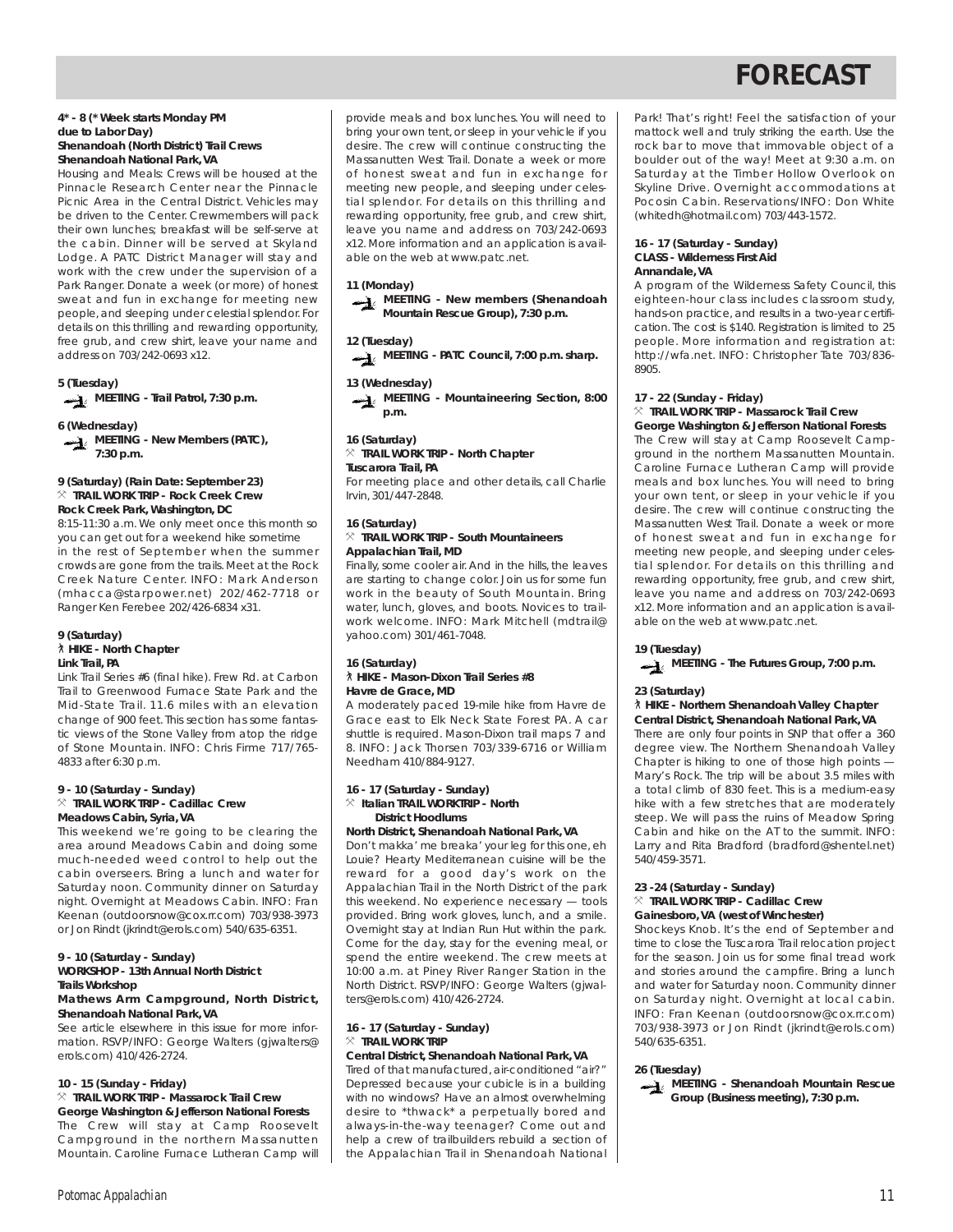## **Wedding, June 2000**

Karen and Jim Harvey celebrated their wedding April 22, 2000, at Bears Den Hostel on the Appalachian Trail in Bluemont, Va. They met in September 1998 when Karen (nee Benoit) joined the Blackburn Cabin work crew. Jim and his twin brother Ed had been volunteers there for several years, helping build a new kitchen, porch, and roof. They through-hiked the Appalachian Trail in 1999, with Karen providing ground support and gorp, Jim climbed Mt. Katahdin October 10 and married Karen in a civil ceremony October 29. They currently are co-caretakers of the Jim and Molly Denton Shelter in Linden, Va.



## **PATC District Trail Managers**

Interested in doing Trail Work? Contact<br>the district manager for the region. And the district manager for the region. And Don't forget to check out the Help Wanted on the back of each issue of the *PA.*

### **Supervisor of Trails Suburban Virginia—Map D**

Peter Gatje 10416 Adel Road Oakton, VA 22124 H 703/255-4705 W 703/242-0693 Ext. 13 E-mail: pjgatje@aol.com

## **Pennsylvania—Map 2-3,4,J,K**

North Chapter Crew Charles R Irvin 11540 Simmons Road Taneytown, MD 21787 H 301/447-2848

Pete Brown 2012 Blue Mount Road Monkton, MD 21111 H 410/343-1140 W 410/583-4561 E-mail: peter.brown4@worldnet.att.net

## **Maryland Appalachian Trail & Side Trails —Map 5-6**

South Mountaineers Trail Crew Richard Canter 19521 Divot Place Gaithersburg, MD 20879 H 301/924-4942 W 301/721-3000 ext. 3061 E-mail: southmountaineers@yahoo.com

### **Harpers Ferry/Ashby Gap AT &Side Trails —Map 7,8** Chris Brunton 9000 Piney Grove Drive Fairfax, VA 22031 H 703/560-8070

# E-mail: trlboss@dellnet.com

### **Ashby Gap/Possums Rest AT &Side Trails—Map 8,9**

[Rte. 50 to rte. 638] Ed McKnew 13241 Hazegrove Farm Lane Linden, VA 22642-1723 H 540/622-6004 Fax 540/631-0180 E-mail: emcknew@aol.com

[Rte. 638 to SNP] Lloyd Parriott PO Box 1971 Front Royal, VA 22630 H 540/622-2743 E-mail: Blumount1@aol.com

## **SNP North AT—Map 9**

John McCrea 6641 Perry Avenue Upper Darby, PA 19082 H 610/352-9287 E-mail: mcmcreajf@aol.com

Hoodlums Trail Crew George Walters 5604 Pilgrim Rd. Baltimore, MD 21214 H 410/426-2724

## **It's not too late!**

Have you ever thought about running for office on PATC's Executive Committee? Contact a member of the Nominating Committee. We're still taking names of those interested in running in this Fall's election.

Rick Canter, 301/924-4942 southmountaineers@yahoo.com Maureen Harris, 202/966-8345; mh63q@nih.gov Steve Koeppen, 410/756-2916; skoeppen@qis.net Bianca Menendez, 703/823-1835; jns-bianca@home.com Jack Reeder, 301/320-6324; rappahannock@juno.com

W 410/727-0200 Fax 410/727-1267 E-mail: gjwalters@erols.com

## **SNP North Blueblazed—Map 9**

Bernie Stalmann [Hazel Mt. Area] 12111 Amblewood Drive Laurel, MD 20708 H 301/725-8876 E-mail: Bstalmann@aol.com

## **SNP Central AT—Map 10**

Blue and White Crew Kerry Snow P O Box 1169 Olney, MD 20830 H 301/570-0596 W 202/782-8175 or 8176 E-mail: KerrySnow@prodigy.net

## **SNP Central Blueblazed—Map 10**

Blue and White Crew Charles Hillon [south end] 15907 Waterfall Road Haymarket, VA 20169-2128 H 703/754-7388 E-mail: hillon@erols.com

Dan Dueweke [north end] 15545 Eagle Tavern Lane Centreville, VA 22020 H 703/266-3248 E-mail: danjan@double.com

**SNP South AT—Map 11** Mike Karpie 152 Deacon Road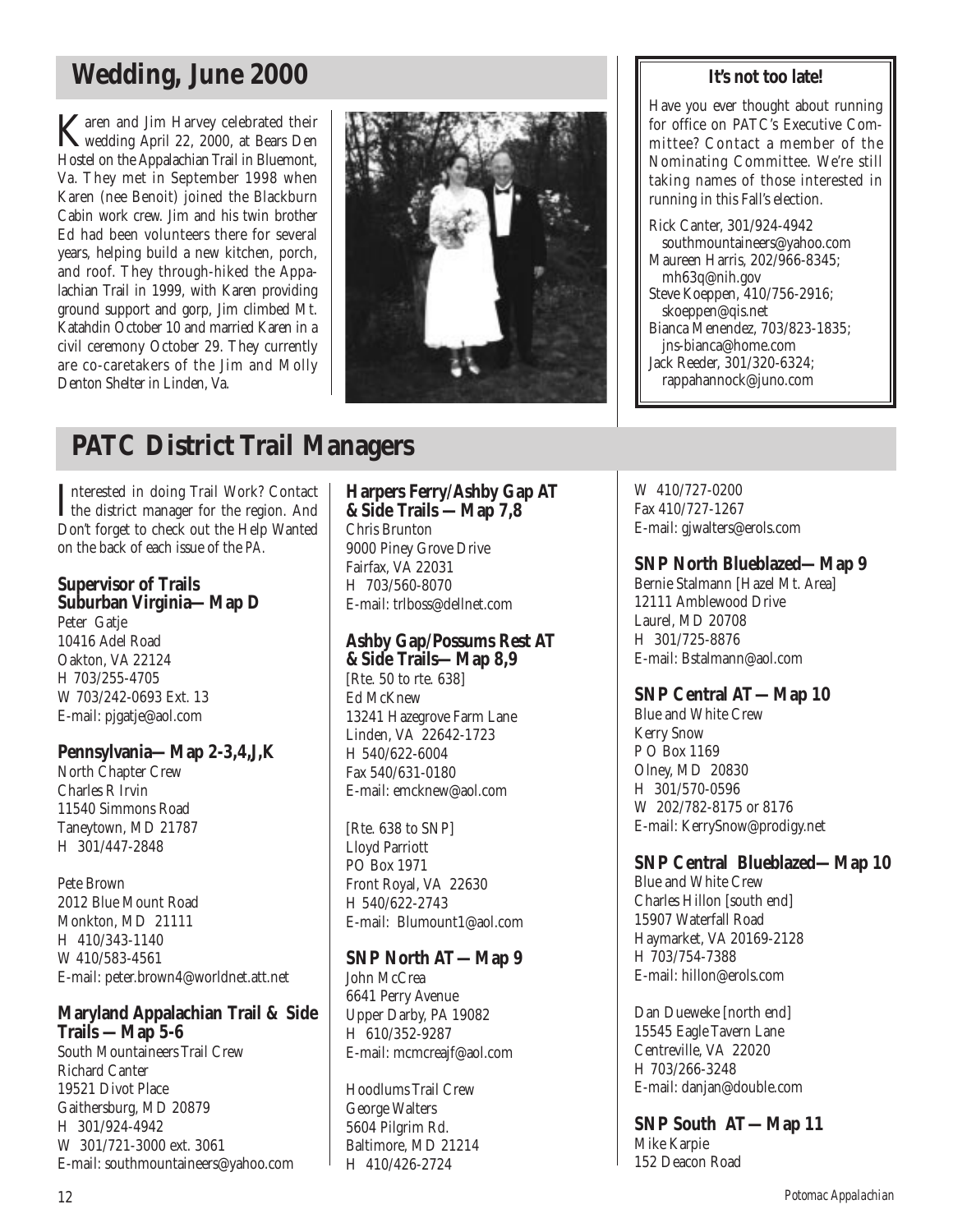Fredericksburg, VA 22405 H 540/899-2649 C 540/538-1010 E-mail: BKPKR@erols.com

## **SNP South Blueblazed—Map 11**

Lois Mansfield 5800 Burnett Lane Ruckersville, VA 22968 H 804/973-7184 W 804/924-1033 E-mail: lem@Virginia.edu

## **Tuscarora North—Map L**

Lloyd E MacAskill 5525 Ventnor Lane Springfield, VA 22151 H 703/978-4070 E-mail: LloydM3160@aol.com

### **Deputy Supervisor of Trails Tuscarora South & Crew-Map F, G, 9**

Rick Rhoades 5952 Coopers Landing Court Burke, VA 22015 H 703/239-0965 W 703/769-5812 E-mail: RTRhoades@aol.com or rick.rhoades@leadscorp.com

Cadillac Trail Crew/Trail Head Editor Jon Rindt 621 Skyline Forest Drive Front Royal, VA 22630 H 540/635-6351 E-mail: JKRindt@erols.com

## **Massanutten North—Map G**

Massanutten Trail Crew Wil Kohlbrenner 1717 Georgetown Rd. Mount Jackson, VA 22842 H 540/477-2971 E-mail: wmaxk@shentel.net

## **Massanutten South—Map H**

William Schmidt 1324 Dale Drive Silver Spring, MD 20910 H 301/585-2477 E-mail: weschmidt@aol.com

## **Great North Mountain—Map F**

Stonewall Brigade Crew Fred "Hop" Long 5309 Bangor Drive Kensington, MD 20895-1106 H 301/942-6177 E-mail: theFSLongs@erols.com or mgrgnmd@hotmail.com

## **Suburban Maryland— Map D**

Liles Creighton 100 River View Ave. Annapolis, MD 21401-1122 H 410/573-0067

## **District of Columbia— Map N**

Mark Anderson 1877 Newton St. NW Washington, DC 20010 H 202/462-7718 W 202/862-9230 E-mail: mhacca@starpower.net

As the overseer of a section of the AT near Linden, Va. for nearly ten years, I have talked with a number of throughhikers. Almost all express their thanks, but this year they have been particularly complimentary regarding PATC's work in the Shenandoah Park and northern Virginia. Over and over again I heard the comment that our trails are the best maintained of any they had encountered on their way north. Welldeserved plaudits to Pete Gatje, George Walters, Ed McKnew and the many other district managers and overseers involved!

*—Phil Barringer*

**Thanks to Lenny Nelson for the generous donation of ten (!!!) new mattresses to Blackburn Trail Center**.



## **Mike Karpie's Photo Tips: Lenses, Part Two: Tips on Using Your Lenses**

Let's talk about telephoto lenses. People<br>love them. To the general public they<br>are the general plate graphs of above are the essence of real photography. A photographer's apparent abilities are often judged by the length of his/her lenses.

But eventually it comes time to stop showing off the new telephoto and actually put it to work.

When this time comes, there is an important rule that every photographer must remember. I forget the name of the rule, but that's not important. A telephoto lens magnifies your subject...that's why you bought it. But it also magnifies the movement in your hands while you are trying to hold the camera steady.

It is generally necessary to use a shutter speed of 1/60 second to get clear photos with a 50mm lens while hand-holding the camera. When you put a longer lens on the camera you must increase the shutter speed. The reciprocal of the shutter speed should approximately equal the focal length of the lens. In English this means that the number representing the shutter speed you have chosen (i.e., 30, 60, 125, etc.) should be close to the size of your lens (i.e., 28, 50,

135mm, etc.). Increasing the shutter speed helps

"freeze" the magnified movement of your hands. Of course the very best solution is to use a tripod whenever possible.

Next month: Lenses, Part Three: More on Lens Use

The archive of Photo Tips and sample photos can be found at: http://www.geocities. com/mkarpie/tips.html ❑

*—Michael Karpie*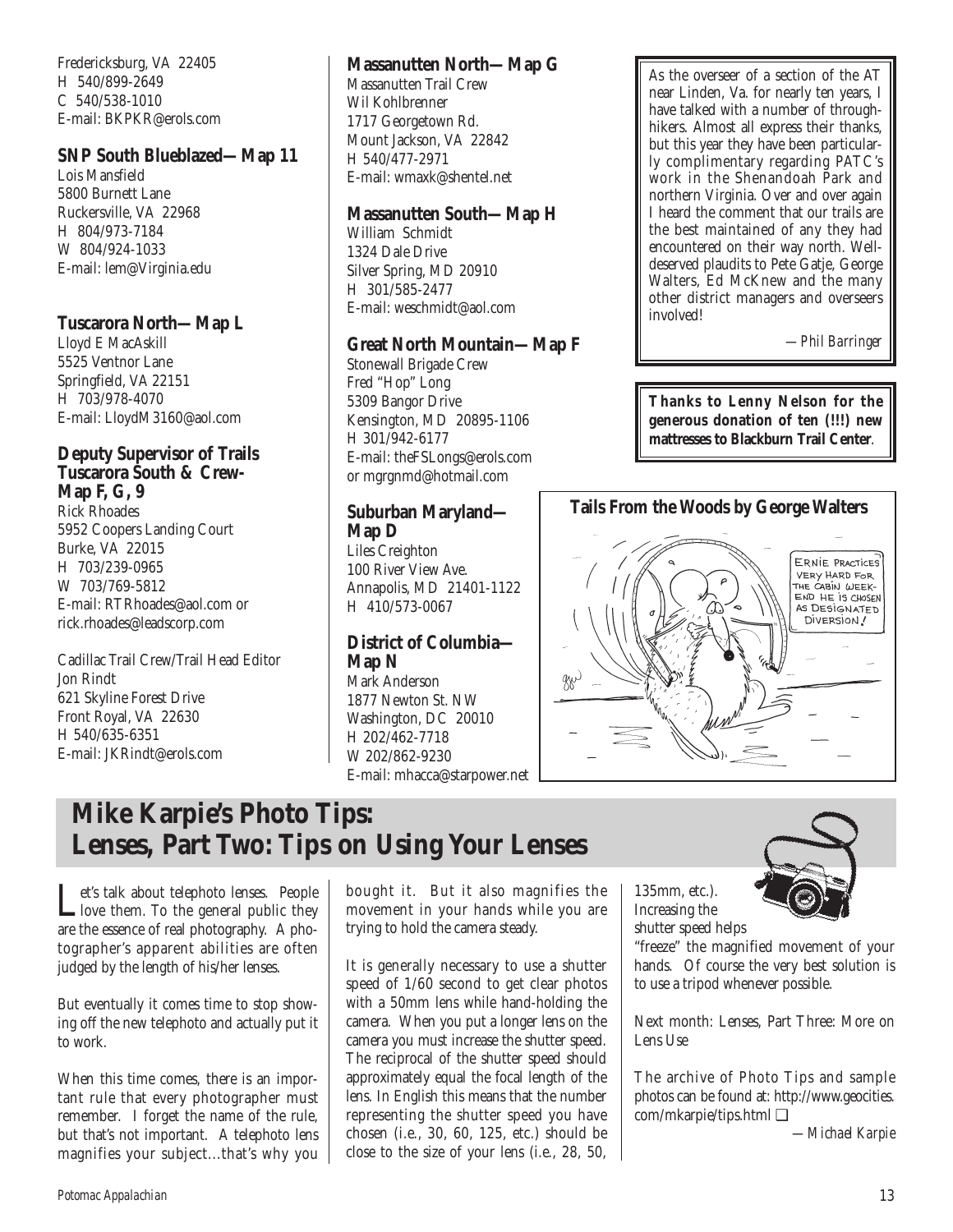## **NEW NOTICES**

**LOOKING FOR THE RIGHTFUL OWNER** of a 1996 Finisher Bar found on the trail during the 2000 Dogwood Half-Hundred. Call Pat Fankhauser at 703/242-0693, Ext 17.

## **CLASSES**

**LONG DISTANCE HIKING WORKSHOP** at Bears Den Hostel, Bluemont, Va. Join Bears Den Hostel Manager and 1996 Appalachian Trail throughhiker, Melody Blaney on October 14 and 15, 2000, for an informative weekend discussing and demonstrating backpacking skills required for a long distance hike. This workshop is designed for the beginner and experienced backpacker who is planning a long hike of any distance. Cost: \$40. Overnight lodging at the hostel is available for an additional cost (\$12 for members, \$15 for non-members, plus tax, per night). For reservations or information: Bears Den Hostel, 18393 Blueridge Mountain Road, Bluemont, Va. 20135; 540/554-8708; bearden @crosslink.net.

## **VOLUNTEER OPPORTUNITIES**

**BEARS DEN HOSTEL** is recruiting volunteers willing to lead a series of workshops and programs and share what they know. The workshops are part of a continuing series of educational programs organized by Melody Blaney, manager of the hostel, and are held on weekends at the historic facility along the crest of the Blue Ridge, near Bluemont, Va. Melody needs volunteers to lead workshops on environmental education, nature activities (e.g., bird watching), writing, painting, and preservation of wildlife and natural habitat. Bears Den is a hiker hostel owned and operated by the Appalachian Trail Conference. INFO: Melody Blaney, Bears Den Hostel, 18393 Blueridge Mountain Rd, Bluemont, Va 20135, 540/554-8708, or bearden@crosslink.net.

**NEEDED: VOLUNTEER COORDINATOR—**a Club member to coordinate volunteer opportunities and place volunteers in jobs. There is currently no placement system to match volunteers with open tasks; you can devise and implement one. No experience needed, just a general understanding of Club activities and a willingness to work. Most work will take place at the headquarters in Vienna. Call Mickey McDermott, vice president for volunteerism, at 703/866-0928, or e-mail him at jtmcd@erolscom.

**THE SALES OFFICE** is looking for volunteers interested in working as little or as long as you can manage it—Monday through Friday between 9 and 5 p.m. If interested, please contact the Sales Coordinator, Maureen Estes, by either calling headquarters at 703/242/0693, ext. 19, or by email at patcsales@erols. com.

## **NOTICES**

**NOT INTERESTED IN WORKING OUTDOORS?** PATC has a continuous need for Headquarters Volunteers willing to help out with a variety of tasks—from manning the sales desk in the evening, to providing typing or office support. It takes a lot more than trail workers to keep the Club going! INFO: Wilson Riley (wriley1226@aol. com) 703/242-0693, Ext. 11.

**PATC OVERSEERS** get BIG discounts from the following merchants who support our volunteer programs: -Blue Ridge Mountain Sports (Charlottesville/ Tidewater)-20% -Hudson Trail Outfitters (DC Metro Region) 15% -The Trailhouse (Frederick, MD) 15% -Casual Adventures (Arlington, VA) 10% -Campmor (Mail Order via PATC HQ) 10%. Check the back page of the PA for the latest trail, cabin,and shelter overseer opportunities.And all PATC members receive a 10% discount from Blue Ridge Mountain Sports. Be sure to have your membership ID or overseer ID ready when you shop.

#### **SHENANDOAH MOUNTAIN RESCUE GROUP (SMRG)** is seeking people interested in wilderness search and rescue. New member orientation meetings are held every month at PATC headquarters. NO EXPERIENCE IS NECESSARY.INFO: SMRG Operations 703/255-5034, then press #5.

## **HIKING PARTNERS SLOW HIKER (10 MILES PER DAY)** who has done

1200 miles of AT seeks companions for sections of the southern half: Catawba to Daleville,Va. (June 5-7), Daleville to Glasgow (June 8-13), Glasgow to Tyro, Va. (June 14-18), Tyro to Rockfish Gap VA (June 19-21), Franklin to Nantahala River NC (June 27-30), Nantahala R. to Fontana (July 1-3), Fontana to Davenport Gap (July 4-11), Davenport Gap to Allen Gap (July 12-16), Springer Mt. To Hiawasse, Ga. (Aug 2-9), Hiawassee to Franklin, NC (Aug 10-14), Allen Gap to Erwin, Tenn. (Aug 15-20), Erwin to El Park, NC (Aug 21-24), Elk Park to Damascus, Va. (Aug 25-31), Damascus to Troutdale, Va. (Sept 11-15), Troutdale to Atkins VA (Sept 16-17), Atkins to Bland VA (Sept 18-22), Bland to Pearisburg , Va. (Sept 23-26), Pearisburg to Catawba , Va. (Sept 27- Oct 3), Rockfish Gap to Front Royal , Va. (Oct 4-14). George Meek ("Poet") 703/875-3021 or gmeek@mciworld.com.

## **HIKING VACATIONS**

**WALKING HOLIDAYS.** This is an invitation for you to join a small party and enjoy a week exploring the Lake District of England or Northumbria. Holiday dates are July 8-15, August 19-26, September 9-16 for Lake District tours or June 10-17 or July 1-8 for Northumbria tours. INFO: Derek Teasdale, 0044/191-2520752, DTeasdale1@aol.com, or http://members.aol. com/DTeasdale1/

#### **GELINAS MANOR VICTORIAN BED AND BREAK-**

**FAST** offers a 20+% discount on space available to hikers who would like a room (and bath) for the night while hiking through the Boiling Springs, Pa area. Gelinas Manor is located about 100 yards from the Boiling Springs Post Office and the Appalachian Trail and has available fax and e-mail service for hikers. INFO: Leo Gelinas 717/258-6584, gelinasmanor@aol.com, or http://pts.placestostay.com/gen\_prop.asp? hotel\_id=18403

## **LOST and FOUND**

**Found:** 1) A pair of eye glasses in a black FourEyes container left at Corbin Cabin May 13-14. 2) Sierra Designs tent at Doyle River Cabin 5/19. 3) Various articles still unclaimed from the Dogwood Half-Hundred hike.

**Lost:** Nikon Camera lost at Pocosin Cabin May 13 weekend.

If anyone should know anything about the above articles lost or found, then please contact Pat Fankhauser at PATC HQ, 703/242- 0693, ext. 17.

## **WANTED/FOR SALE/ FOR RENT**

**NEEDED FOR BLACKBURN TRAIL CENTER**. Wooden porch furniture and picnic tables. Call Chris Brunton 703/560-8070

**FOR RENT:** Canaan Valley four seasons resort vacation home "Chamonix." New four bedroom, two bath, fireplace, hot tub, deck, BBQ, all amenities. Beautiful wooded mountain location near hiking, biking, skiing, and fishing. \$450 for three nights (summer rate). Call 800/633-6682 or e-mail: rentals@timberlinerealty.com.Ask for "Chamonix" #82 Mountainside.

**WANTED:** Someone with pickup truck to take away a truckload of firewood (blue ash cut down January 12, 2000). Wood is stacked in Bernie Morgan's back yard (Hyattsville, Md), accessible by a wide alley.We periodically carry our seasoned wood to cabins by car but cannot long store this large amount and hope it might be useful to a Club member. INFO: Bernie and Mary Morgan 301/864-1324.

*Notices are published free of charge for PATC members only. PATC cannot vouch for any of the advertised items. No commercial advertisement or personal notices unrelated to hiking will be accepted. Deadline for inclusion is the first day of the month preceding issuance of the newsletter. Notices will be run for 3 months unless we are otherwise advised.*

## **Volunteers - Appointed July 7, 2000**

## **Trail Overseers**

| Robin Klearman,<br>John Shoemaker | Appalachian Trail - Neighbor Mt. Parking to<br><b>Beahms Gap</b>     |
|-----------------------------------|----------------------------------------------------------------------|
| Michael Hechter                   | Western Ridge Trail - Military Road to<br><b>Boundary Bridge</b>     |
| <b>Keith Denson</b>               | Appalachian Trail- Frazier Discovery Trail to<br>Loft Mt. Camp Store |
| Mike Dixon                        | <b>Billy Goat Trail</b>                                              |

## **Lyme Vaccine Update**

The April 2000 issue reported on ticks and Lyme disease prevention and discussed Lymerix, one of the Lyme disease vaccines. The FDA product approval site contains more information about Lymerix, along with the governmentapproved schedule of vaccinations for people 15 and over (the FDA does not recommend the vaccine for children under 15)—three doses at 0,1,and 12 months. Check out the website at http://www.fda.gov/cber/products/ lymesmi122198.htm.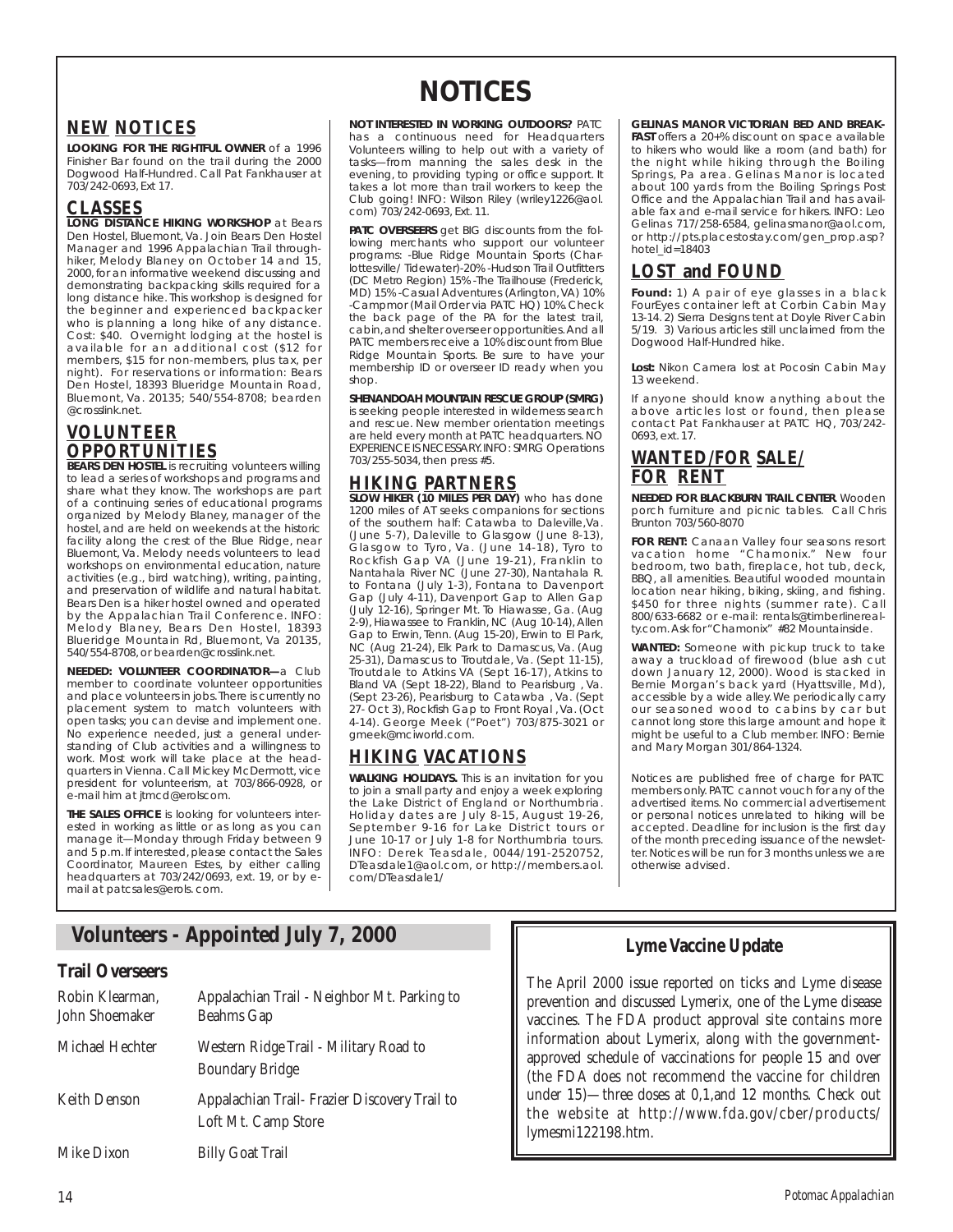## **Trailhead**

 $\mathbf{A}$ s reported last month, this year's crop<br>of weeds and trailside vegetation is abundant. Spring rains and areas opened to sun by blowdowns and the '98 ice storm have combined to create a healthy growing environment. If you weeded in May and didn't weed again in early July, you may not find your trail. Repeat visits to troublesome trail sections by overseers may be necessary to insure a clear corridor. District managers ask overseers who have more than they bargained for, to let them know so that help can be arranged.

## **Trip Reports**

Overseers are reminded to file trip reports as soon as they can after completing work trips. This is necessary to accurately credit the Club's hours (many hours were not credited last year due to late reporting). These reports also help the district manager, and in some case the government partner, to assess what is being done and what needs to be done within a certain area and timeframe. It is very simple to use the online report that is provided for overseers on the PATC Web Page.

## **AT Use Increases**

Shawn Green, Shenandoah National Park Trail Coordinator, reports Appalachian Trail use by long distance hikers continues to increase in SNP after a record year in 1999. Trail use by AT through-Hikers and Section Hikers is up by about 22% compared to last year during the month of May as 326 north-bound AT hikers picked up Backcountry Camping Permits at Rockfish Gap. Historically, June is the busiest month along the AT in SNP for northbound hikers. We will keep you posted.

PATC overseers and district managers along the AT also report encountering many hikers. Most were very complementary and appreciative of the high standards to which the PATC maintains its trails!

## POTOMAC APPALACHIAN

(UPS-440-280 ©2000, Potomac Appalachian Trail Club, Inc.

Published monthly by the Potomac Appalachian Trail Club, 118 Park Street, S.E., Vienna, VA 22180.

Periodical class postage paid at Vienna, VA. Postmaster: Send address changes to Potomac Appalachian Trail Club, 118 Park Street, S.E., Vienna, VA 22180.

Subscription: \$6.00 annually; \$.50 single copies.

## **Hoodlum's Relo**

On a hot and humid June weekend, the North District Hoodlums continued to build new tread and install rock steps on the Compton Peak AT relocation. While some of the crew were transporting rocks the old fashioned way, one flip at a time, Bernie "Engineer" Stalmann produced a tape measure, took a few measurements and proclaimed one rock to be 300 pounds! Meanwhile John "Tread Boss" McCrea led the rest of the crew cutting in new tread through the rocky soil. Afterwards the crew sailed down to Indian Run Hut for a seafood feast any pirate would be proud of! Progress may be slow on the Compton Peak relo, but the crew made short work of the tuna steaks and coldbeer (one word). George "Crew Chief" Walters hopes to complete the relo in August and invites volunteers to join the crew for the final push.

## **SNP North District Thank Yous**

Thanks to Mike Ritoli, who spent 6 hours during the first week of June cutting blackberry briars on the AT north and south of the Pass Mountain Hut Trail. This area has been a constant problem over the last several years, and the overseers of both sections involved as well as hikers owe Mike a debt of gratitude. Thanks Mike (he drinks Rolling Rock)!

Thanks also to Ridgerunner Dave Rues. He was reported assisting overseer John Shoemaker as he removed a blowdown from an AT section and it is rumored that he was the culprit who cut out several small blowdowns before Dick Dugan and John McCrea took a 4 mile chainsaw hike only to find all was well. Thanks Dave! Hope to see you on the trail.

## **Inside Out**

Are your work gloves giving you trouble? Blisters from the seams along the top edges of the fingers or elsewhere? Turn them inside out. May look a bit strange but the comfort is worth the odd look from a coworker. Use a pair of long nosed pliers to pull the ends of the fingers through or a dowel/stick to push them.

## **Central District Workshop**

On June 3rd and 4th, the Blue and White Crew and the National Park Service cosponsored the 2nd Annual SNP Central District Overseer Workshop. Although clouds and a chilly breeze threatened on Saturday morning, the sun appeared by noon and the weekend weather turned out to be perfect for trail work. About 40 participants (including 5 SNP trails professionals and 8 PATC instructors) broke up into 4 crews. Weekend projects included a major rehab of the Salamander Trail (on Hawksbill Mountain), a continuation of last year's Crescent Rock Trail project (construction of rock waterbars and checkdams), and a stream crossing on the lower Corbin Hollow Trail. Workshop participants camped out at the Pinnacles Research Station near Thornton Gap. Esther and Sam Aulthouse brought their chuck wagon down from Taneytown, Maryland to provide the excellent meals that SNP Workshops are known for. Anyone wishing to participate should remember to sign up for the North District workshop on September 9-10 (see related article).

## **AT Assessment Continues in SNP**

Starting in late June and continuing through mid-July, the PATC, SNP, and ATC will cooperate to assess the Appalachian Trail in the SNP Central District. Kerry Snow, Shawn Green, C.T. Campbell, and Karen Lutz will hike the trail over 4 days, making detailed notes and planning strategy for future efforts to protect and restore the AT. A similar assessment was performed in the South District in April and May. Assessment of the North District is scheduled for August and September.

## **Double Booked**

In the South District, SNP, National Trails Day was celebrated at Schairer Trail Center with the second annual District Get-Together. Friday night Michael Karpie, PATC District Trails Manager, was joined by four surprised cabin guests from Maryland. The cabin had been doublebooked! The group from Maryland took it very well. They quickly became part of our group, and new friendships were formed.

Roger Doval of the National Park Service joined Mike Saturday morning to give a waterbar workshop at the Trail Center. After Mike's brief talk on technique and safety everybody hit the access trail to the center for some practical experience. Roger led the second half of the workshop by providing guidance (and muscle) as the group built both log and a rock waterbar.

The weekend was topped off with a feast and festivity. Saturday's dinner menu included bison burgers from a nearby buffalo ranch.

## **Trails Day In The North**

Charles Irvin and the North Chapter cele-*See Trailhead, page 16*